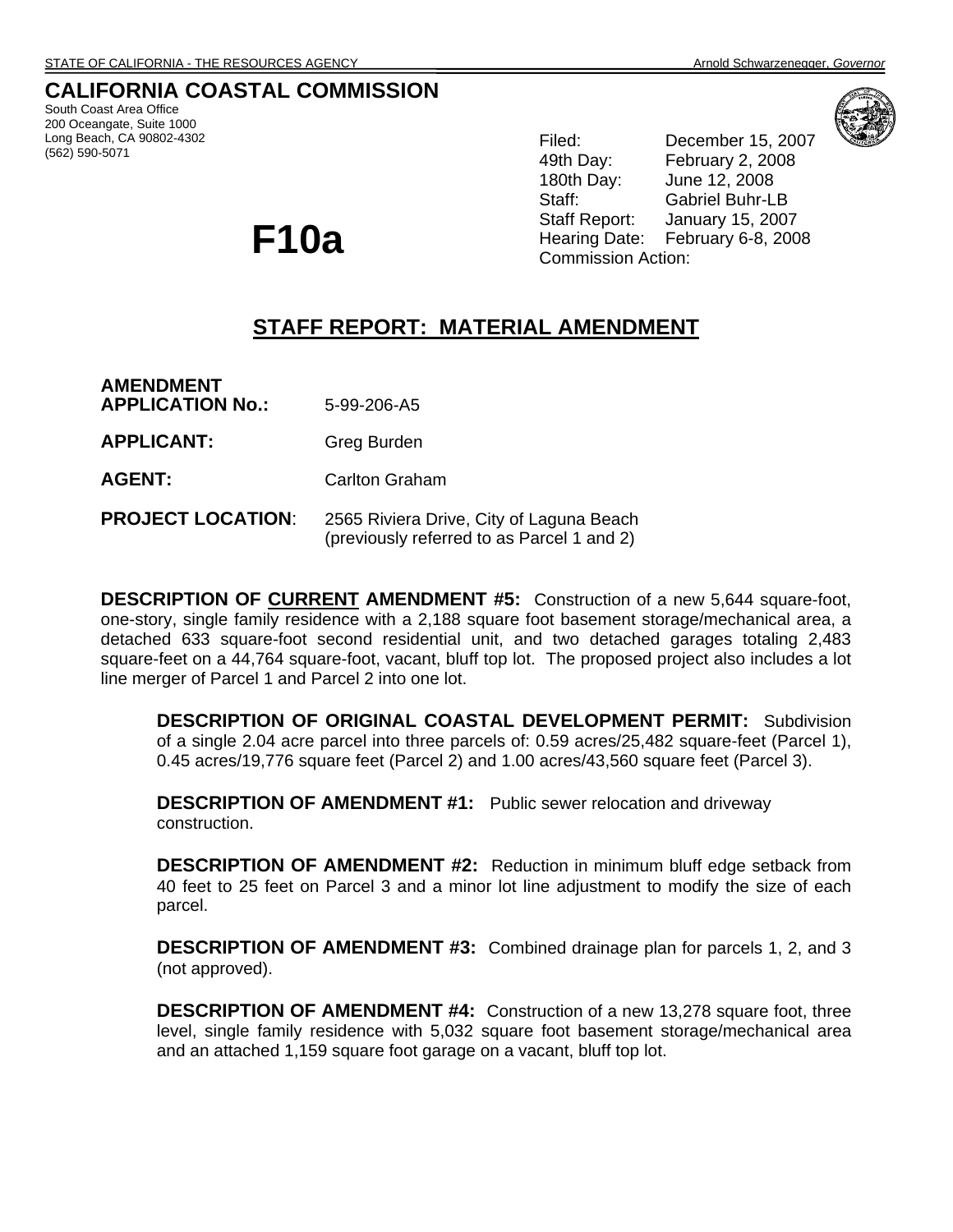**LOCAL APPROVALS RECEIVED:** City of Laguna Beach Approval in Concept dated November 14, 2007.

**SUBSTANTIVE FILE DOCUMENTS:** Coastal Development Permit 5-99-206 (Smith and Swinden); City of Laguna Beach Local Coastal Program (used as guidance in this area of deferred certification).

# **EXHIBITS:**

- 1. Vicinity Map
- 2. Assessor's Parcel Map
- 3. Site Plan
- 4. Elevations
- 5. Lot Line Adjustment

# **SUMMARY OF STAFF RECOMMENDATION:**

Staff is recommending approval of the proposed coastal development permit amendment with **ten (10)** special conditions. The special conditions would: **1)** clarify that all conditions imposed under the original permit and previous amendments remain in effect unless modified by this amendment or previous Commission approved amendments; **2)** require a construction phase erosion control/ water quality management plan; **3)** require conformance with the Water Quality Management Plan already submitted; **4)** require a pool leak prevention and monitoring plan; **5)** conformance with the landscape plan already submitted; **6)** require conformance to geotechnical recommendations; **7)** require that future on-site development require an amendment to this permit; **8)** prohibit future shoreline/bluff protective devices; **9)** require that the applicant assume the risk of development; and, **10)** requires the recordation of a deed restriction reflecting the above restrictions on the property. The special conditions are necessary to bring the proposed development into conformance with the geologic stability, water quality, and shoreline protection policies of the Coastal Act.

# **PROCEDURAL NOTE**

The Commission's regulations provide for referral of permit amendment requests to the Commission if:

- 1) The Executive Director determines that the proposed amendment is a material change,
- 2) Objection is made to the Executive Director's determination of immateriality, or
- 3) The proposed amendment affects conditions required for the purpose of protecting a coastal resource or coastal access.

If the applicant or objector so requests, the Commission shall make an independent determination as to whether the proposed amendment is material. 14 Cal. Admin. Code 13166.

The project is a substantial change from that previously approved. Therefore, pursuant to Section 13166 of the Commission's regulations, the Executive Director is referring this application to the Commission.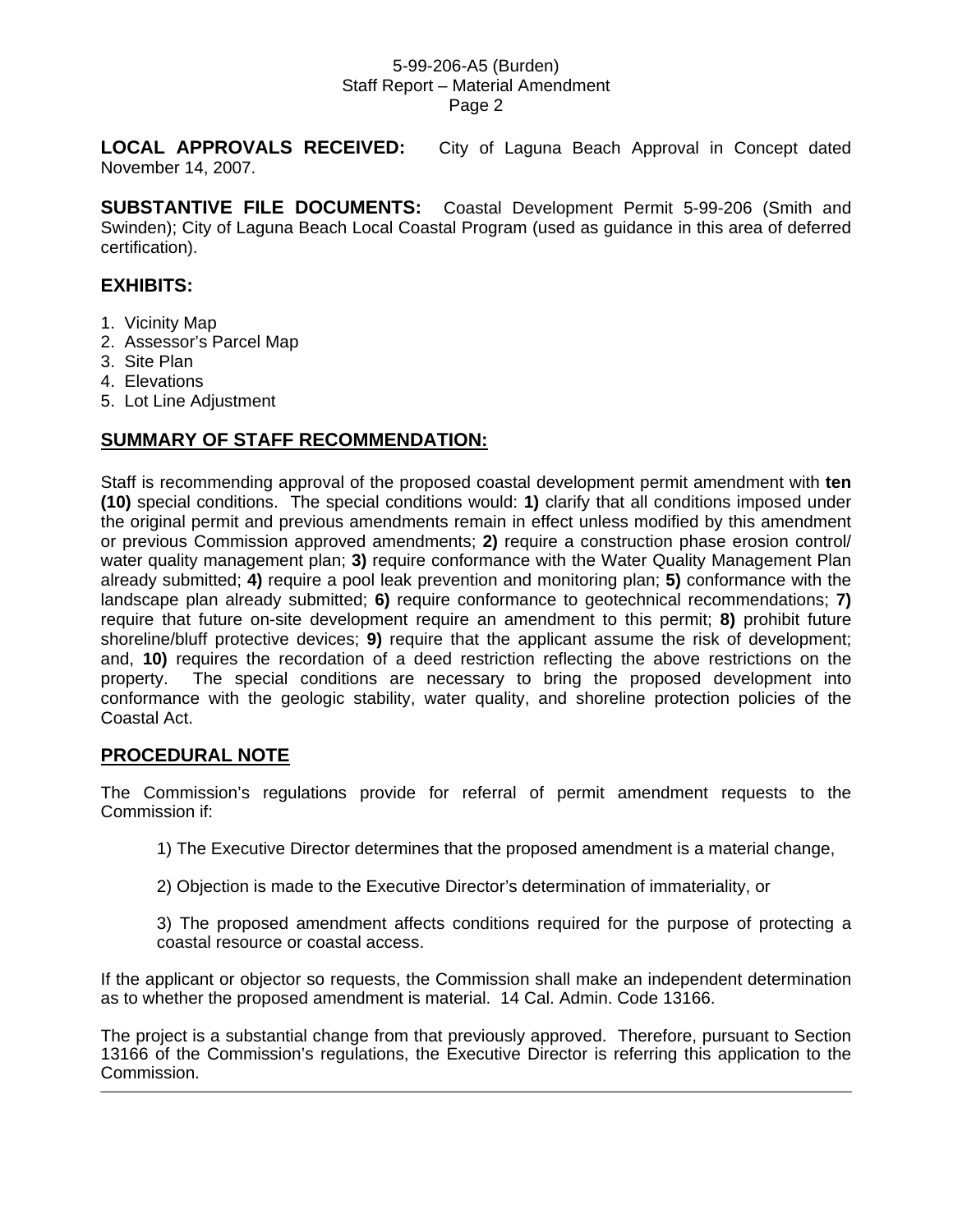# **I. STAFF RECOMMENDATION:**

Staff recommends that the Commission adopt the following resolution:

**MOTION:** *I move that the Commission approve the proposed amendment to Coastal Development Permit No. 5-99-206 pursuant to the staff recommendation.* 

# **STAFF RECOMMENDATION OF APPROVAL:**

Staff recommends a **YES** vote. Passage of this motion will result in approval of the amendment as conditioned and adoption of the following resolution and findings. The motion passes only by affirmative vote of a majority of the Commissioners present.

# **RESOLUTION TO APPROVE A PERMIT AMENDMENT:**

The Commission hereby approves the coastal development permit amendment on the ground that the development as amended and subject to conditions, will be in conformity with the policies of Chapter 3 of the Coastal Act and will not prejudice the ability of the local government having jurisdiction over the area to prepare a Local Coastal Program conforming to the provisions of Chapter 3. Approval of the permit amendment complies with the California Environmental Quality Act because either 1) feasible mitigation measures and/or alternatives have been incorporated to substantially lessen any significant adverse effects of the amended development on the environment, or 2) there are no feasible mitigation measures or alternatives that would substantially lessen any significant adverse impacts of the amended development on the environment.

# **II. STANDARD CONDITIONS**

- 1. Notice of Receipt and Acknowledgment. The permit is not valid and development shall not commence until a copy of the permit, signed by the permittee or authorized agent, acknowledging receipt of the permit and acceptance of the terms and conditions, is returned to the Commission office.
- 2. Expiration. If development has not commenced, the permit will expire two years from the date this permit is reported to the Commission. Development shall be pursued in a diligent manner and completed in a reasonable period of time. Application for extension of the permit must be made prior to the expiration date.
- 3. Interpretation. Any questions of intent or interpretation of any condition will be resolved by the Executive Director or the Commission.
- 4. Assignment. The permit may be assigned to any qualified person, provided assignee files with the Commission an affidavit accepting all terms and conditions of the permit.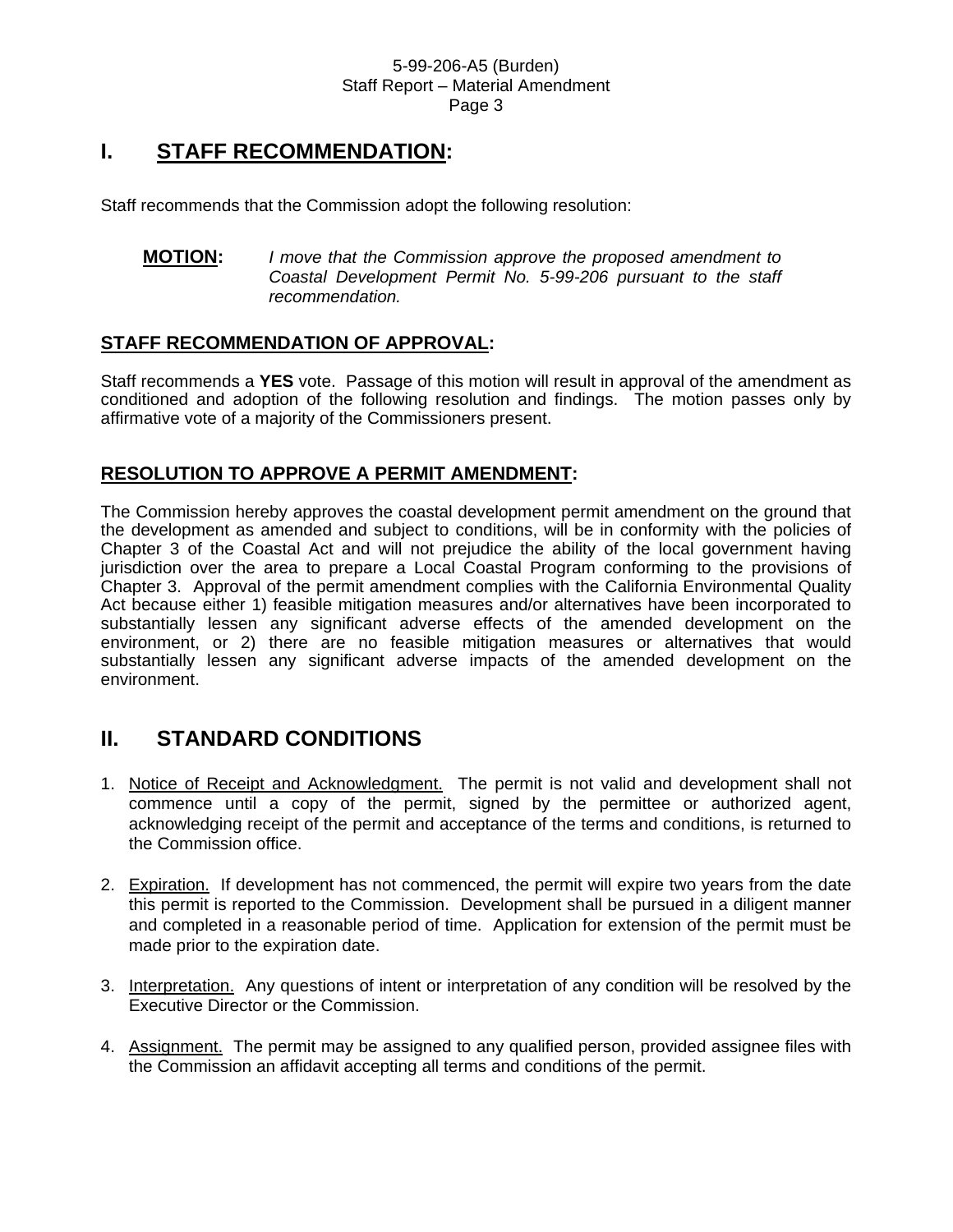5. Terms and Conditions Run with the Land. These terms and conditions shall be perpetual, and it is the intention of the Commission and the permittee to bind all future owners and possessors of the subject property to the terms and conditions.

# **III. SPECIAL CONDITIONS**

# **1. Conditions Imposed Under Original**

Unless specifically altered by this amendment, all regular and special conditions attached to Coastal Development Permit No. 5-99-206 remain in effect. If the specifications of any plans approved to comply with permit 5-99-206 are inconsistent with either the project description submitted with this amendment or the conditions imposed by this amendment, the applicant shall submit new plans to the Commission, for the review and approval of the Executive Director, that are consistent with the terms and conditions of this permit as modified by this amendment 5-99-206 A5.

# **2. Construction Best Management Practices**

The permittee shall comply with the following construction-related requirements:

- Any and all debris resulting from construction activities shall be removed from the site within 10 days of completion of construction.
- Reasonable and prudent measures shall be taken to prevent all discharge of fuel or oily waste from heavy machinery or construction equipment or power tools into areas subject to runoff into the storm drains. The applicant and applicant's contractors shall have adequate equipment available to contain any such spill immediately.
- All stock piles and construction materials shall be covered, enclosed on all sides, shall be located as far away as possible from drain, and shall not be stored in contact with the soil.
- All debris and trash shall be disposed of in the proper trash and recycling receptacles at the end of each construction day.
- All storm drain inlets and catch basin shall be protected by sand bags and/or straw waddles during construction.

# **3. Water Quality Management Plan**

- A. The applicant shall conform to the water quality management plan produced by by Toal Engineering Inc. and dated December 13, 2007 detailing that roof drainage and runoff from all impervious areas will be directed to landscaped areas and permeable paving to allow for natural percolation where possible, while remaining runoff will be directed to a sump and filter system before being discharged to the public storm drain system.
- B. The permittee shall undertake development in accordance with the final plan. Any proposed changes to the final plan shall be reported to the Executive Director. No changes to the final plan shall occur without a Commission amendment to this coastal development permit unless the Executive Director determines that no amendment is legally required.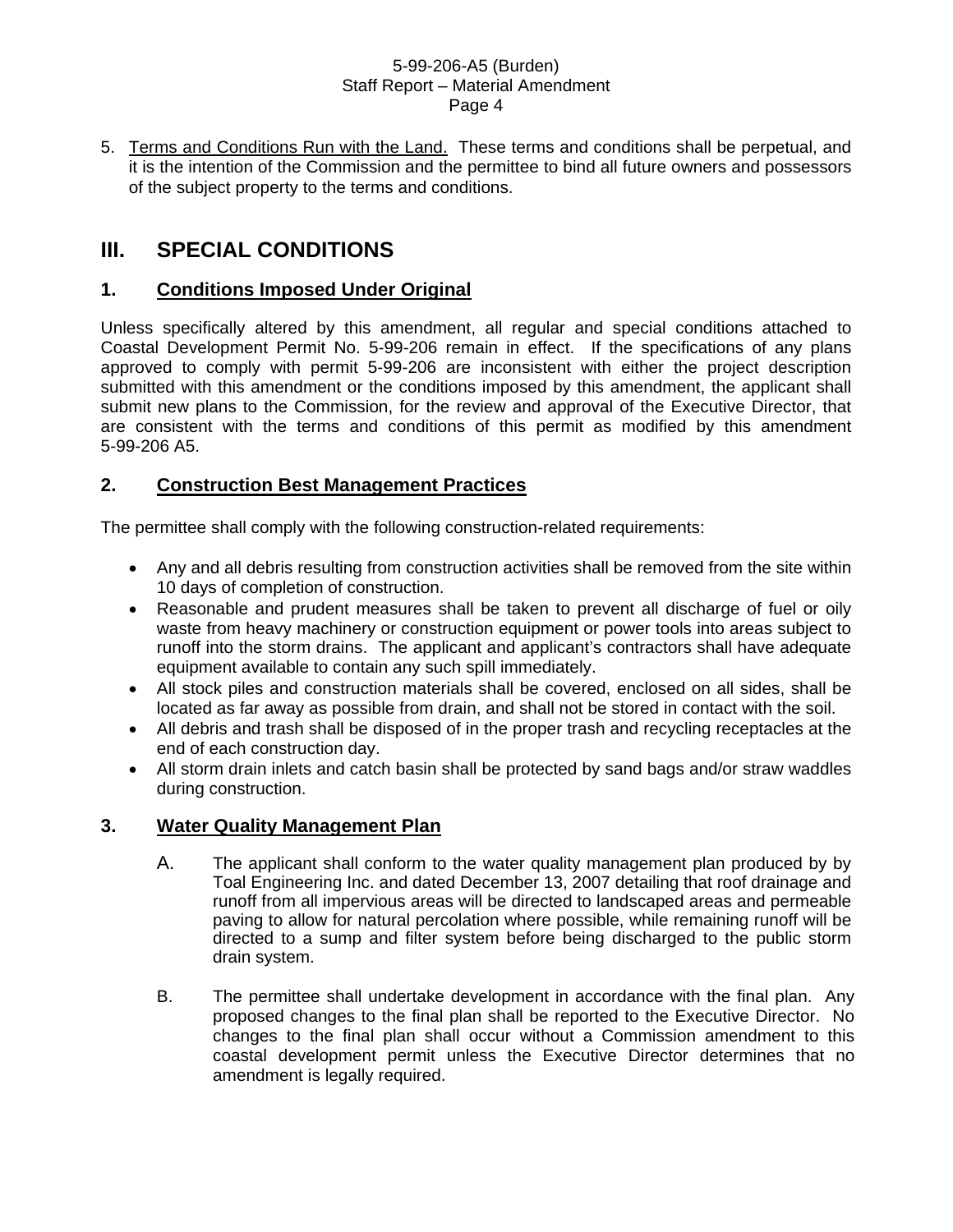# **4. Pool Leak Prevention & Monitoring Plan**

- A. **PRIOR TO ISSUANCE OF THE COASTAL DEVELOPMENT PERMIT AMENDMENT**, the applicant shall submit, for review and approval of the Executive Director, two (2) full size sets of final pool plans prepared by an appropriately licensed professional that incorporates mitigation of the potential for geologic instability caused by leakage from the proposed swimming pool and spa. The pool plan shall incorporate and identify on the plans the follow measures, at a minimum: 1) installation of a pool leak detection system such as, but not limited to, leak detection system/moisture sensor with alarm and/or a separate water meter for the pool and spa which are separate from the water meter for the house to allow for the monitoring of water usage for the pool and spa, and 2) use of materials and design features, such as but not limited to double linings, plastic linings or specially treated cement, to be used to waterproof the undersides of the water storage tank and pool and spa to prevent leakage, along with information regarding the past and/or anticipated success of these materials in preventing leakage; and where feasible 3) installation of a sub drain or other equivalent drainage system under the pool and spa that conveys any water leakage to an appropriate drainage outlet.
- B.The permittee shall undertake development in accordance with the approved plan. Any proposed changes to the approved final plan shall be reported to the Executive Director. No changes to the approved final plans shall occur without a Commission amendment to this coastal development permit unless the Executive Director determines that no amendment is legally required.

# **5. Landscaping Plan**

- A. The applicant shall conform to the landscape plan received on November 15, 2007 showing vegetated landscaped areas consisting of native plants or non-native drought tolerant plants, which are non-invasive. Local native plant stock shall be used if available. No plant species listed as problematic and/or invasive by the California Native Plant Society ([http://www.CNPS.org/](http://www.cnps.org/)), the California Invasive Plant Council (formerly the California Exotic Pest Plant Council) ([http://www.cal-ipc.org/\)](http://www.cal-ipc.org/), or as may be identified from time to time by the State of California shall be employed or allowed to naturalize or persist on the site. No plant species listed as a 'noxious weed' by the State of California or the U.S. Federal Government shall be utilized within the property. All plants shall be low water use plants as identified by California Department of Water Resources (See: http://www.owue.water.ca.gov/docs/wucols00.pdf). Existing vegetation that does not conform to the above requirements shall be removed.
- B. No permanent in-ground irrigation systems shall be installed on site. Temporary above ground irrigation is allowed to establish plantings.
- C. The permittee shall undertake development in accordance with the approved final plans. Any proposed changes to the approved plan shall be reported to the Executive Director. No changes to the approved plan shall occur without a Commission amendment to this coastal development permit unless the Executive Director determines that no amendment is legally required.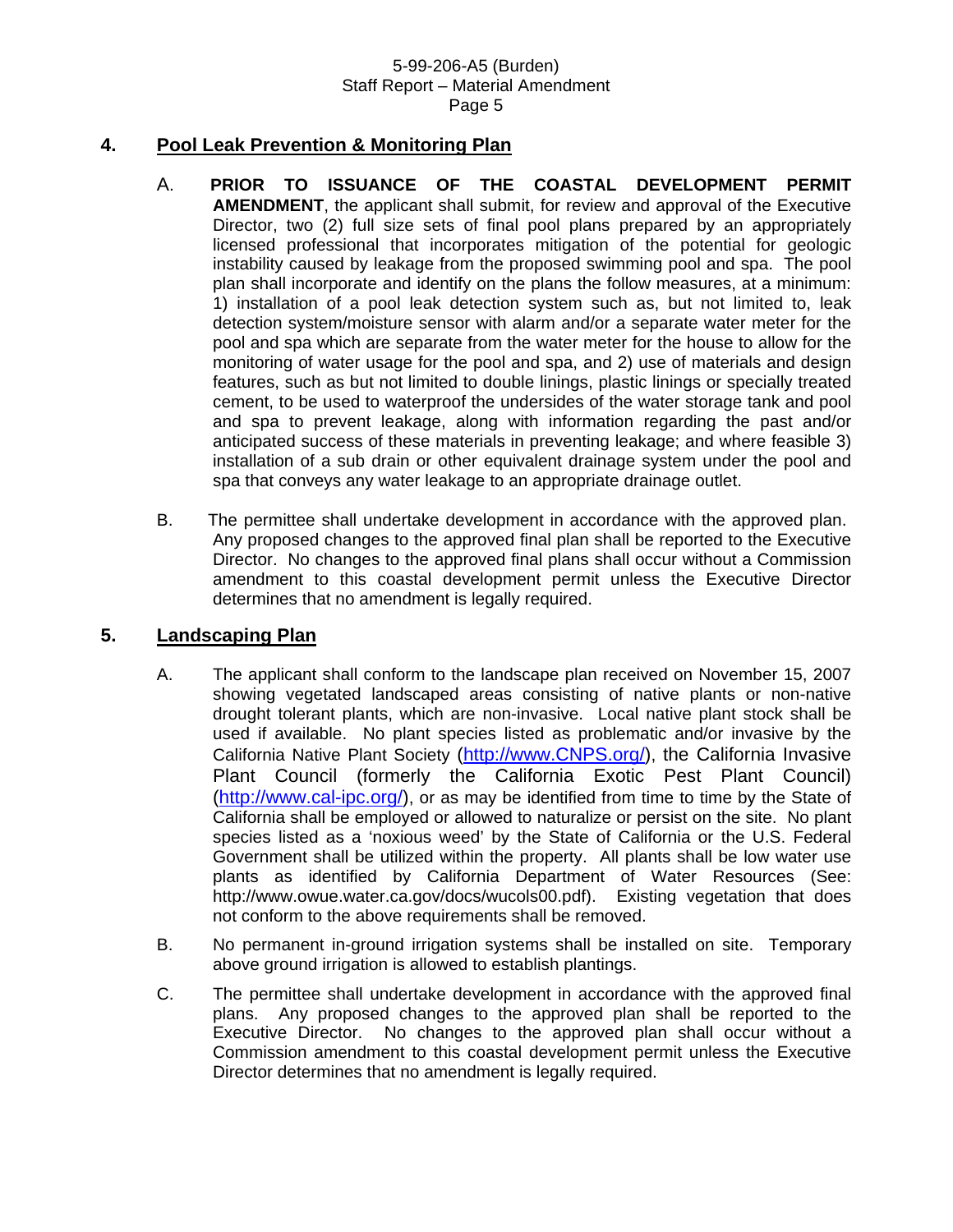## **6. Conformance of Design and Construction Plans to Geotechnical Information**

- A. All final design and construction plans, including grading, foundations, site plans, elevation plans, and drainage plans, shall meet or exceed all recommendations and requirements contained in *Preliminary Geotechnical Report for New Residence, 2565 & 2575 Riviera Drive, Irvine Cove, Laguna Beach, CA 92651* prepared by Borella Geology Inc. dated July 10, 2006.
- B. PRIOR TO THE ISSUANCE OF THE COASTAL DEVELOPMENT PERMIT, the applicant shall submit, for the Executive Director's review and approval, evidence that an appropriate licensed professional has reviewed and approved all final design and construction plans and certified that each of those final plans is consistent with all of the recommendations specified in the above-referenced geologic evaluation approved by the California Coastal Commission for the project site.]
- C. The permittees shall undertake development in accordance with the approved final plans. Any proposed changes to the approved final plans shall be reported to the Executive Director. No changes to the approved final plans shall occur without a Commission amendment of this coastal development permit unless the Executive Director determines that no amendment is legally required.

# **7. Future Development**

This permit amendment is only for the development described in coastal development permit amendment 5-99-206-A5. Pursuant to Title 14 California Code of Regulations section 13250(b)(6), the exemptions otherwise provided in Public Resources Code section 30610(b) shall not apply to the development governed by the coastal development permit amendment 5-99-206-A5. Accordingly, any future improvements to the structures authorized by this permit amendment shall require an amendment to permit 5-99-206 from the Commission or shall require an additional coastal development permit from the Commission or from the applicable certified local government.

### **8. No Future Shoreline/Bluff Protective Device**

- A. By acceptance of this permit, the applicant agrees, on behalf of him/herself and all other successors and assigns, that no shoreline/bluff protective device(s) shall ever be constructed to protect the development at the subject site approved pursuant to Coastal Development Permit Amendment No. 5-99-206-A5 including future improvements, in the event that the property is threatened with damage or destruction from bluff and slope instability, erosion, landslides or other natural hazards in the future. By acceptance of this permit, the applicant hereby waives, on behalf of him/herself and all successors and assigns, any rights to construct such devices that may exist under Public Resources Code Section 30235.
- B. By acceptance of this permit, the applicant further agrees, on behalf of him/herself and all successors and assigns that the landowner shall remove the development authorized by this permit if any government agency has ordered that the structure is not to be occupied due to any of the hazards identified above. In the event that any portion of the development is destroyed, the permittee shall remove all recoverable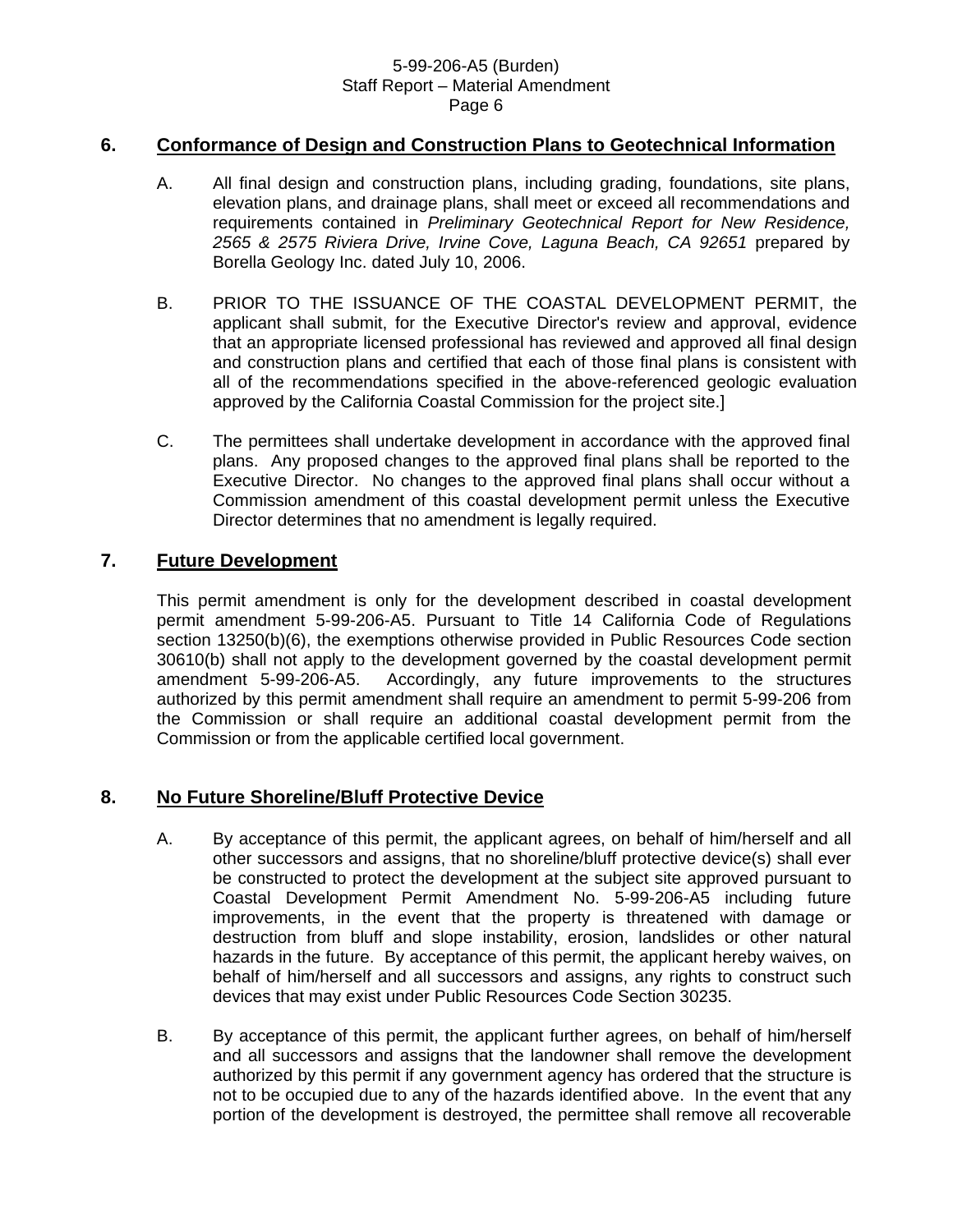debris associated with the development from the beach and ocean and lawfully dispose of the material in an approved disposal site. Such removal shall require a coastal development permit.

C. In the event the edge of the bluff recedes to within ten (10) feet of the principal residence but no government agency has ordered that the structures not be occupied, a geotechnical investigation shall be prepared by a licensed coastal engineer and geologist retained by the applicant, that addresses whether any portions of the residence are threatened by wave, erosion, storm conditions, or other natural hazards. The report shall identify all those immediate or potential future measures that could stabilize the principal residence without shore or bluff protection, including but not limited to removal or relocation of portions of the residence. The report shall be submitted to the Executive Director and the appropriate local government official. If the geotechnical report concludes that the residence or any portion of the residence is unsafe for occupancy, the permittee shall, within 90 days of submitting the report, apply for a coastal development permit amendment to remedy the hazard which shall include removal of the threatened portion of the structure.

# **9. Assumption of Risk, Waiver of Liability and Indemnity**

By acceptance of this permit, the applicant acknowledges and agrees (i) that the site may be subject to hazards due to bluff and slope instability, erosion, landslides or other natural hazards associated with development on an oceanfront, bluff top, site; (ii) to assume the risks to the applicant and the property that is the subject of this permit of injury and damage from such hazards in connection with this permitted development; (iii) to unconditionally waive any claim of damage or liability against the Commission, its officers, agents, and employees for injury or damage from such hazards; and (iv) to indemnify and hold harmless the Commission, its officers, agents, and employees with respect to the Commission's approval of the project against any and all liability, claims, demands, damages, costs (including costs and fees incurred in defense of such claims), expenses, and amounts paid in settlement arising from any injury or damage due to such hazards.

# **10. Deed Restriction**

**PRIOR TO ISSUANCE OF THE COASTAL DEVELOPMENT PERMIT AMENDMENT**, the applicant shall submit to the Executive Director for review and approval documentation demonstrating that the landowner(s) has executed and recorded against the parcel(s) governed by this permit amendment a deed restriction, in a form and content acceptable to the Executive Director: (1) indicating that, pursuant to this permit amendment, the California Coastal Commission has authorized development on the subject property, subject to terms and conditions that restrict the use and enjoyment of that property; and (2) imposing the Special Conditions of this permit amendment as covenants, conditions and restrictions on the use and enjoyment of the Property. The deed restriction shall include a legal description of the entire parcel or parcels governed by this permit amendment. The deed restriction shall also indicate that, in the event of an extinguishment or termination of the deed restriction for any reason, the terms and conditions of this permit amendment shall continue to restrict the use and enjoyment of the subject property so long as either this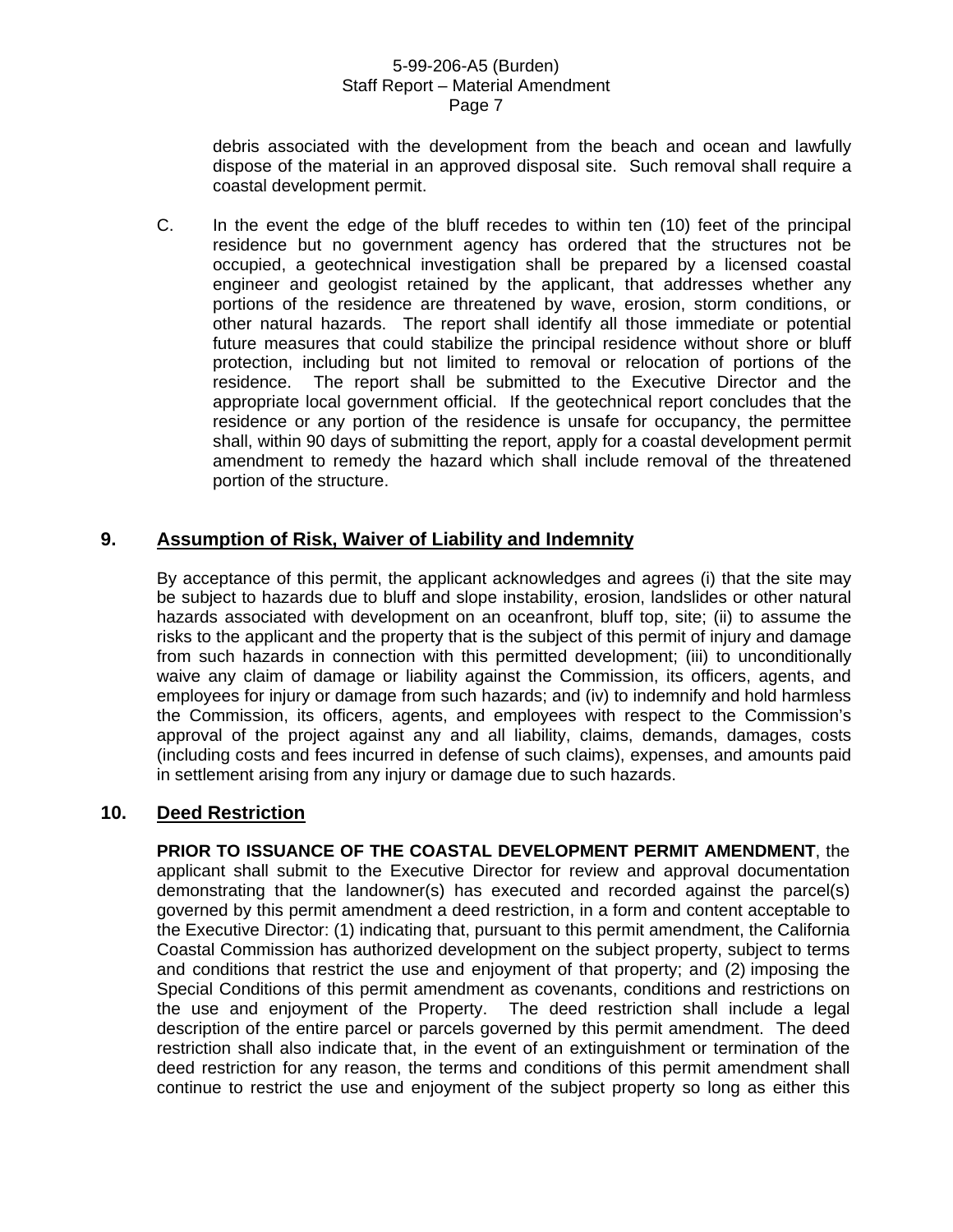permit amendment or the development it authorizes, or any part, modification, or amendment thereof, remains in existence on or with respect to the subject property.

# **IV. FINDINGS AND DECLARATIONS**

The Commission hereby finds and declares:

# **A. Amendment Project Description**

The applicant is proposing to amend coastal development permit 5-99-206 to allow the construction of a single family residence on two of the three lots (parcel 1 and 2) created by the subdivision approved under coastal development permit 5-99-206. The proposed amendment would also merge these two lots (parcel 1 and 2) together. The merged subject lot will be 44,764 square feet. The proposed single family residence will be a 5,644 square foot, one level, single family residence with an additional 2,188 square foot basement storage/mechanical area, a 633 square foot detached second residential unit, and two detached garages totaling 2,483 square feet on a vacant, bluff top lot. The height of the proposed structure above the curb of the frontage road is approximately 8 feet.

The site is located in the R-1 Residential Low Density Zoning District. However, this designation has not been certified by the Commission. The site is a vacant sloping parcel bound to the north, west and east by residential development and to the south by a coastal bluff and the Pacific Ocean.

The subject site is located between the first public road and the sea on Riviera Drive in the private community of Abalone Point, which is located within the Irvine Cove area of deferred certification within the City of Laguna Beach, County of Orange.

# **B. Description of Project Originally Approved and Subsequent Amendments**

**ORIGINAL PROJECT DESCRIPTION:** Approval of the original coastal development permit allowed the subdivision of a single 2.04 acre parcel into three parcels of: 0.59 acres/25,482 square-feet (Parcel 1), 0.45 acres/19,776 square feet (Parcel 2), and 1.00 acres/43,560 square feet (Parcel 3) for future residential development. No construction was included in the original coastal development permit.

Approval of original permit was subject to five (5) special conditions: 1) establishment of a setback from the bluff edge for all development, ranging from 40 to 25 feet inland from the bluff edge; 2) prohibition of future shoreline protection devices and the recordation of a deed restriction reflecting this prohibition; 3) recordation of an Assumption of Risk deed restriction; 4) incorporation of drainage and run-off control measures necessary to minimize potential adverse effects on blufftop stability and the recordation of a deed restriction reflecting this requirement; and, 5) imposition of landscaping requirements necessary to reduce adverse visual and geologic impacts and adverse impacts to environmentally sensitive habitat areas through the spread of non-native invasive plant species.

**DESCRIPTION OF AMENDMENT #1:** Public sewer relocation and driveway construction. The amendment allowed the existing sewer line to be relocated to a more inland location across the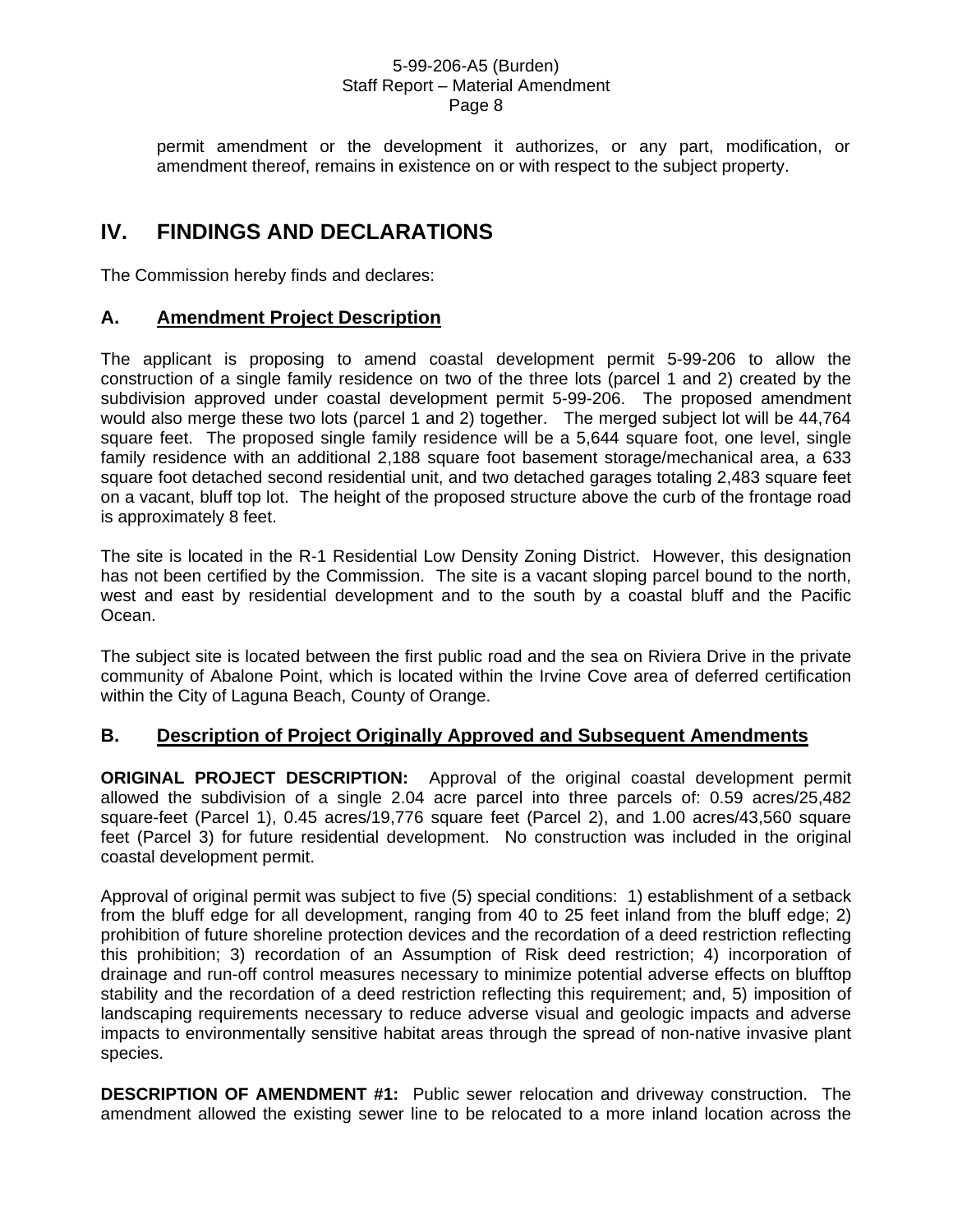three parcels that were approved under the original CDP. The relocation of the sewer line minimizes potential hazards associated with development sited near the bluff edge. The driveway construction that was approved under this amendment allows the removal of a long, meandering driveway or access road that runs parallel to the frontage street (Riviera Drive) and continues down to a private community beach house located below the subject site (not a part of the subdivision approved by CDP 5-99-206). As reconstructed, the driveway takes more direct access from the frontage street. The relocation of the access road allows accommodation of individual driveway access from Riviera Drive to the parcels created by the subdivision approved under CDP 5-99-206.

**DESCRIPTION OF AMENDMENT #2:** Reduction in minimum bluff edge setback from 40 feet to 25 feet (to apply to future development) at Parcel 3 of Parcel Map # 98-212. The Commission's original approval imposed a minimum 40 foot bluff edge setback for a portion of parcel 3 between the western property line and the midpoint of the promontory between parcels 1 and 3, and a minimum setback of 25 feet from the bluff edge for the remainder of the site. In approving the original CDP, the Commission recognized that a lesser setback may be appropriate if evidence is provided that the long-term stability of the area subject to the 40 foot setback is comparable with the stability of the eastern portion of the property. Such evidence was submitted to the satisfaction of the Commission, and the required minimum setback was reduced accordingly.

**DESCRIPTION OF AMENDMENT #3:** Combined drainage plan for parcels 1, 2, and 3 as required in Special Condition No. 4 of the original CDP to address site drainage if proposed over the bluff face. Amendment request No. 3 is currently incomplete and will become moot if the drainage is directed onto the street rather than over the bluff face, as is the case in the proposed development and in Amendment #4.

**DESCRIPTION OF AMENDMENT #4:** Construction of a new 13,278 square foot, three level, single family residence with 5,032 square foot basement storage/mechanical area and an attached 1,159 square foot garage on a 43,560 square foot vacant lot (Parcel 3 of parcel Map # 98-212).

### **C. Water Quality**

Section 30230 of the Coastal Act states:

*Marine resources shall be maintained, enhanced, and where feasible, restored. Special protection shall be given to areas and species of special biological or economic significance. Uses of the marine environment shall be carried out in a manner that will sustain the biological productivity of coastal waters that will maintain healthy populations of all species of marine organisms adequate for long-term commercial, recreational, scientific, and educational purposes.* 

Section 30231 of the Coastal Act states:

*The biological productivity and the quality of coastal waters, streams, wetlands, estuaries, and lakes appropriate to maintain optimum populations of marine organisms and for the protection of human health shall be maintained and, where feasible, restored through, among other means, minimizing adverse effects of waste water discharges and entrainment, controlling runoff, preventing depletion of ground water supplies and substantial interference with surface water flow, encouraging waste water reclamation, maintaining natural vegetation buffer areas that protect riparian habitats, and minimizing alteration of natural streams.*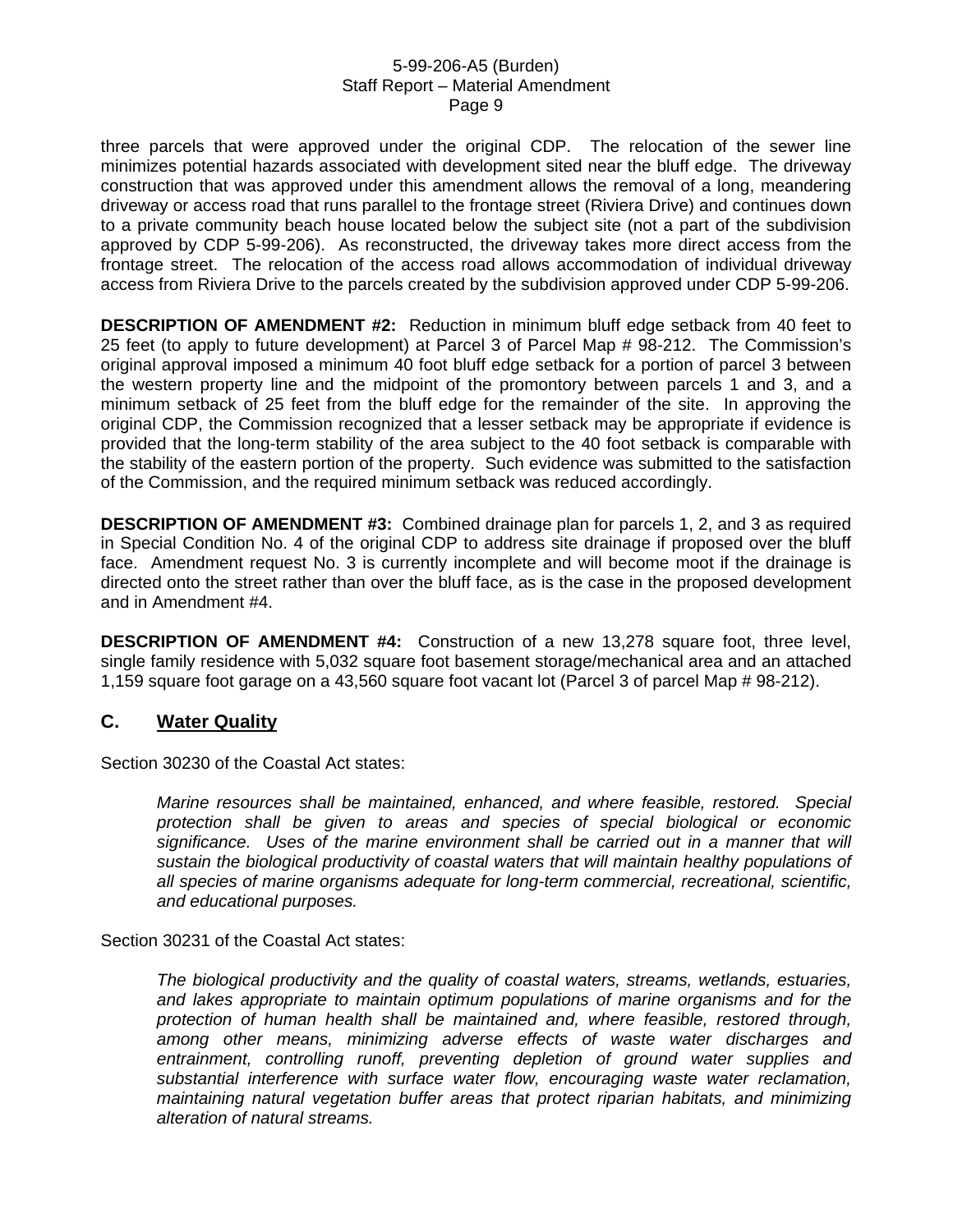New development on vacant parcels has the potential to adversely impact coastal water quality through the increase of impervious surfaces, increase of runoff, erosion and sedimentation, introduction of pollutants such as petroleum, cleaning products, pesticides, and other pollutant sources. Section 30231 of the Coastal Act requires that the biological productivity and quality of coastal waters be maintained and, where feasible, restored. The proposed project includes development of four buildings totaling a building footprint of 10,948 square feet, as well as associated hardscape and driveway areas. Thus, the proposed development will result in an increase in impervious area, which in turn decreases the infiltrative function and capacity of existing permeable land on site. The reduction in permeable space therefore leads to an increase in the volume and velocity of stormwater runoff that can be expected to leave the site. Further, pollutants commonly found in runoff associated with residential use include petroleum hydrocarbons including oil and grease from vehicles; heavy metals; synthetic organic chemicals including paint and household cleaners; soap and dirt from washing vehicles; dirt and vegetation from yard maintenance; litter; fertilizers, herbicides, and pesticides; and bacteria and pathogens from animal waste. The discharge of these pollutants to coastal waters can cause cumulative impacts such as: eutrophication and anoxic conditions resulting in fish kills and diseases and the alteration of aquatic habitat, including adverse changes to species composition and size; excess nutrients causing algae blooms and sedimentation increasing turbidity which both reduce the penetration of sunlight needed by aquatic vegetation which provide food and cover for aquatic species; disruptions to reproductive cycle of aquatic species; and acute and sublethal toxicity in marine organisms leading to adverse changes in reproduction and feeding behavior. These impacts reduce the biological productivity and the quality of coastal waters and reduce the optimum populations of marine organisms and have adverse impacts on human health.

Therefore, in order to find the proposed development consistent with the water and marine resource polices of the Coastal Act, the Commission finds it necessary to require the incorporation of Best Management Practices designed to control the volume, velocity and pollutant load of stormwater leaving the developed site. Critical to the successful function of post-construction structural BMPs in removing pollutants in stormwater to the Maximum Extent Practicable (MEP), is the application of appropriate design standards for sizing BMPs. The majority of runoff is generated from small storms because most storms are small. Additionally, storm water runoff typically conveys a disproportionate amount of pollutants in the initial period that runoff is generated during a storm event. Designing BMPs for the small, more frequent storms, rather than for the large infrequent storms, results in improved BMP performance at lower cost.

The Commission finds that sizing post-construction structural BMPs to accommodate (infiltrate, filter or treat) the runoff from the 85<sup>th</sup> percentile storm runoff event, in this case, is equivalent to sizing BMPs based on the point of diminishing returns (i.e. the BMP capacity beyond which, insignificant increases in pollutants removal (and hence water quality protection) will occur, relative to the additional costs.

The original underlying Coastal Development Permit 5-99-206 included a Special Condition (4) that addressed future drainage and runoff control measures. Specifically it required that:

*(1) Discharge runoff from all roofs, patios, driveways and other impervious surfaces and slopes constructed on the site shall be collected and conveyed directly to the street by pipe.* 

The applicant has submitted a proposed Water Quality Management Plan (WQMP) for the project site. The WQMP includes measures to improve infiltration on-site to reduce runoff amounts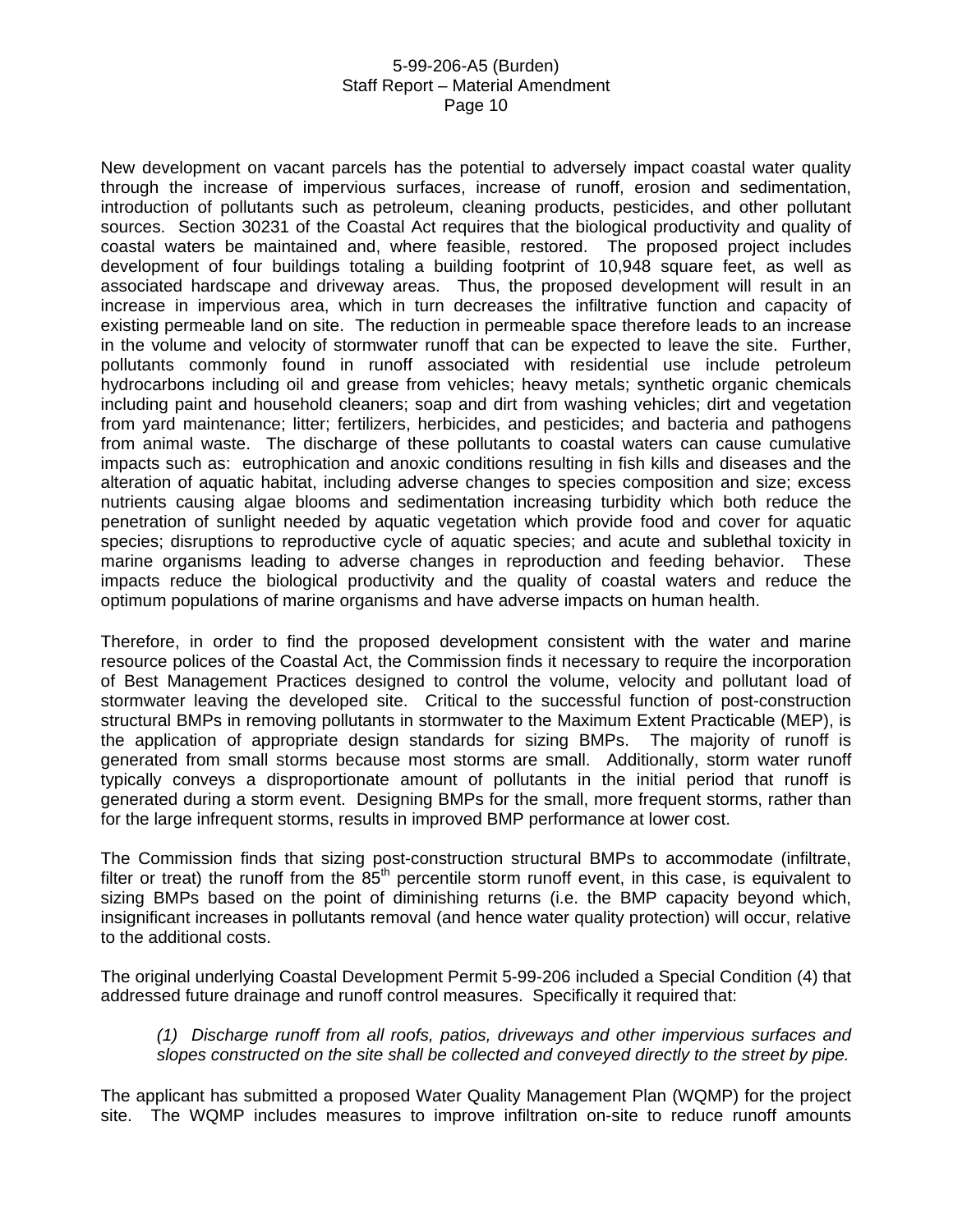including sod roofs for the two separate garage buildings totaling 2,483 square feet and the installation of permeable driveway and walkway surfaces. The WQMP also proposes to collect all runoff from rooftops and other impermeable surfaces on-site and direct the runoff to a collection basin where it will be filtered before being discharged into the public storm drain system. No runoff will be directed over the bluff face. The plan also contains instructions for the maintenance and monitoring of the installed drainage control devices. As designed, the submitted WQMP will reduce the impacts that the increased impervious surfaces will have on the water quality of the runoff from the subject site, and the Commission imposes **Special Condition 3** to ensure that the development conforms to the submitted WQMP for the subject property.

Interim erosion control measures implemented during construction will minimize the potential for adverse impacts to water quality resulting from drainage runoff during construction. Therefore a **Special Condition 2** is imposed which requires that interim erosion control and construction BMPS to be incorporated during construction.

As conditioned, the Commission finds that the proposed development conforms with Sections 30230 and 30231 of the Coastal Act regarding the protection of water quality to promote the biological productivity of coastal waters and to protect human health.

### **D. Blufftop Development**

Section 30253 of the Coastal Act states:

*New development shall:* 

*(1) Minimize risks to life and property in areas of high geologic, flood, and fire hazard.* 

*(2) Assure stability and structural integrity, and neither create nor contribute significantly to erosion, geologic instability, or destruction of the site or surrounding area or in any way require the construction of protective devices that would substantially alter natural landforms along bluffs and cliffs.* 

Section 30251 of the Coastal Act states that:

*The scenic and visual qualities of coastal areas shall be considered and protected as a resource of public importance. Permitted development shall be sited and designed to protect views to and along the ocean and scenic coastal areas, to minimize the alteration of natural land forms, to be visually compatible with the character of surrounding areas, and, where feasible, to restore and enhance visual quality in visually degraded areas. New development in highly scenic areas such as those designated in the California Coastline Preservation and Recreation Plan prepared by the Department of Parks and Recreation and by local government shall be subordinate to the character of its setting.* 

The subject site is a gently sloping blufftop parcel. The bluff top portion of the site has a relief of approximately 40 feet and is adjacent to an approximately 60 foot high coastal bluff. Development on a coastal bluff is inherently risky. In previous actions on this permit the Commission has imposed a minimum setback of 25 feet from the bluff edge and found that a stringline setback was not applicable at the subject site.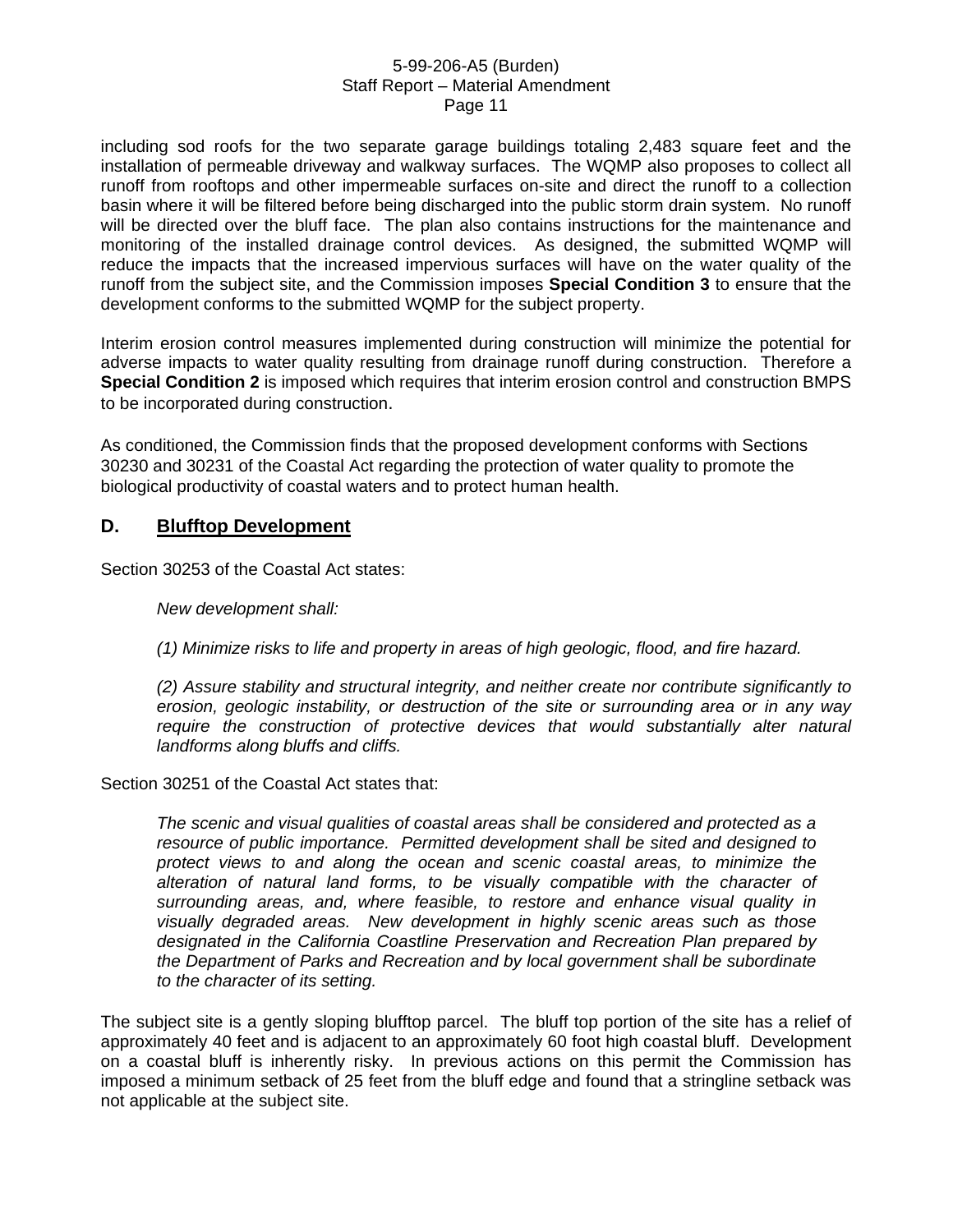Section 30253 of the Coastal Act requires that risks and geologic instability be minimized. Setting development back from the edge of the bluff can substantially decrease risk because the further from the bluff edge development is located, the less likely it is that that development may become jeopardized. Likewise, setbacks decrease the likelihood of geologic instability. The added weight of development, watering or irrigating plants, and human activity closer to the bluff edge can all increase the rate of erosion and bluff retreat. Thus, by reducing these factors bluff stability can be increased. In addition, Section 30251 of the Coastal Act requires that scenic and visual qualities of coastal areas be protected. Setting development further back from the edge of the coastal bluff decreases the project's visibility from the beach below and as seen from the water. For these reasons, the Commission typically imposes some type of bluff top set back. The edge of the bluff at this site was determined by the Commission at the time the underlying subdivision was approved.

In the project vicinity, the Commission typically imposes a minimum bluff top setback of 25 feet from the edge of the bluff. The intent of the setback is to substantially reduce the likelihood of proposed development becoming threatened given the inherent uncertainty in predicting geologic processes in the future, and to allow for potential changes in bluff erosion rates as a result of rising sea level. The geotechnical information submitted with the proposed amendment indicates that a 25 foot setback is adequate to maintain stability of the site. Special Condition No. 2 of underlying coastal development permit 5-99-206 A2 states:

- *A. No Development, as defined in Section 30206 of the Coastal Act, shall occur in the designated blufftop setback area generally depicted on Exhibit 6 of the current staff report (dated January 16, 2003) and as specifically defined as follows:* 
	- *(1) The areas on all three parcels subject to this permit between (a) the bluff edge, as identified on Parcel Map No. 98-212 (where it is referred to as "BLUFF TOP"), and (b) the point twenty-five feet (25') landward of that bluff edge.*
- *B. Within the designated blufftop setback area, only native drought-tolerant plant species shall be allowed.*
- *C. The following development may be allowed within the setback area, if approved by the Coastal Commission or successor agency, as an amendment to this coastal development permit:* 
	- *(1) Construction of the realigned sewer line.*

The proposed project conforms to the conditions imposed on the prior amendment (5-99-206-A2) in regards to the 25-foot setback from the bluff edge as determined by the Commission geologist, no development other than native, drought-tolerant vegetation is proposed within the setback area. All of the development proposed in the project, including the residence, garages, pool and spa, is located outside of the established 25-foot setback area from the bluff edge. As conditioned the Commission finds that the proposed development is consistent with requirements of Sections 30251 and 30253 of the Coastal Act that hazards be minimized and that coastal views be protected.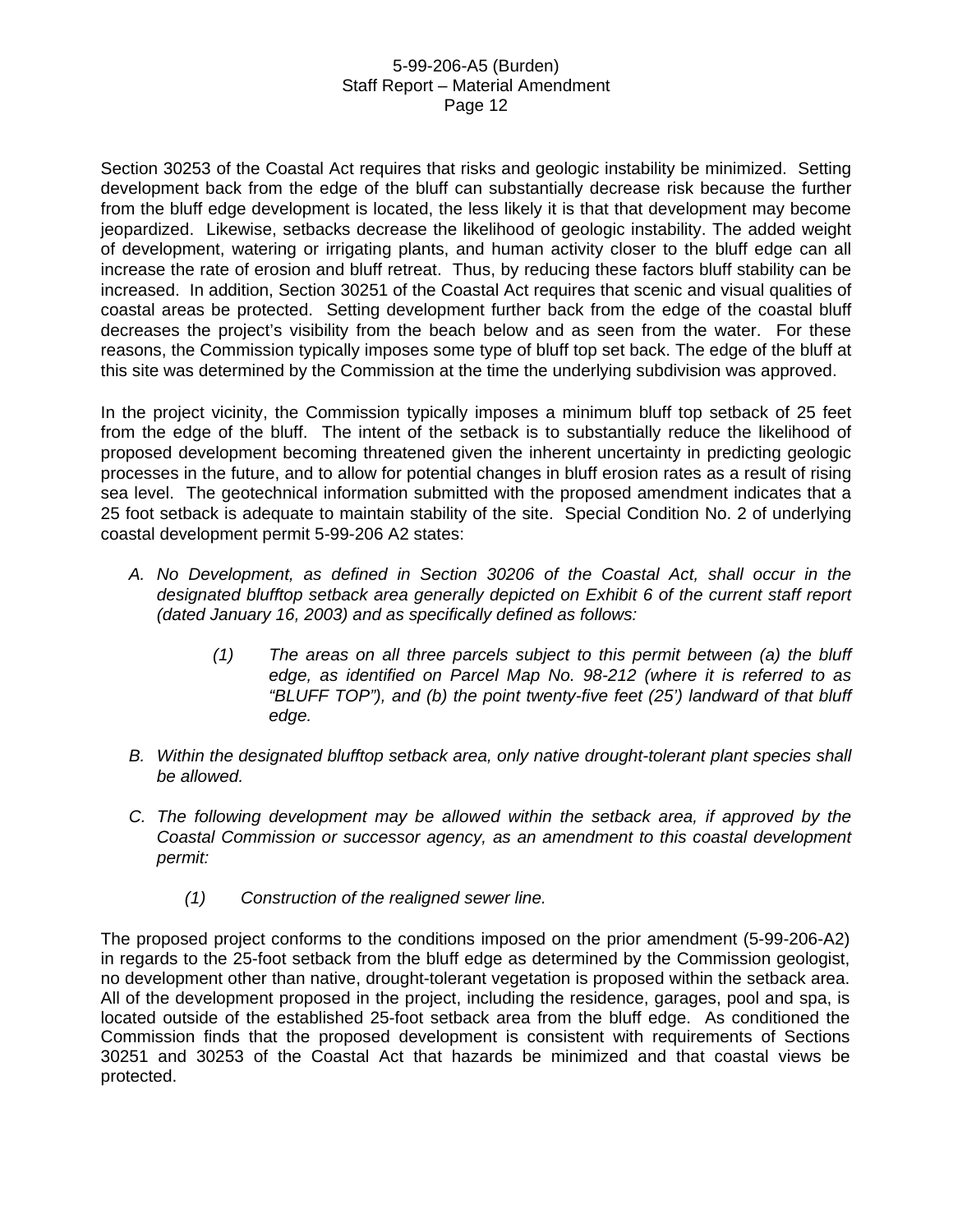To evaluate the feasibility of residential development at the subject site, the applicant commissioned a geotechnical investigation by Borella Geology, Inc. The scope of the investigation involved review of previous research and surface mapping; site reconnaissance; excavation of seven backhoe trenches ranging from 1.5 to 13 feet in depth; laboratory testing of site materials; and analysis of the exploration and laboratory data to develop recommendations pertaining to use of the site, bluff stability and grading. The following report was prepared for the subject site: *Preliminary Geotechnical Report for New Residence, 2565 & 2775 Riviera Drive*, prepared by Borella Geology, Inc. and dated July 10, 2006.

The geotechnical consultant has found that the subject site is suitable for the proposed development provided the recommendations contained in the geotechnical information prepared by the consultant are implemented in design and construction of the project. In order to assure that risks are minimized, the geotechnical consultant's recommendation should be incorporated into the design of the project. As a condition of approval **Special Condition 6** requires the applicant to submit plans, including grading and foundation plans, indicating that the recommendations contained in the aforementioned geotechnical report have been incorporated into the design of the proposed project.

#### *Future Protective Device*

The subject site is a bluff top ocean front lot. In general, bluff top lots are inherently hazardous. It is the nature of bluffs, and especially ocean bluffs, to erode. Bluff erosion can be episodic, and bluffs that seem stable now may not be so in the future. Even when a thorough professional geotechnical analysis of a site has concluded that a proposed development is expected to be safe from bluff retreat hazards for the life of the project, it has been the experience of the Commission that in some instances, unexpected bluff retreat episodes that threaten development during the life of a structure sometimes do occur (e.g. coastal development permit files 5-99-332 A1 (Frahm); P-80-7431 (Kinard); 5-93-254-G (Arnold); 5-88-177(Arnold)). In the Commission's experience, geologists cannot predict with absolute certainty if or when bluff erosion on a particular site may take place, and cannot predict if or when a residence or property may be come endangered.

Section 30253 of the Coastal Act requires that new development shall not require construction of protective devices that would substantially alter natural landforms along bluffs and cliffs. The proposed development could not be approved as being consistent with Section 30253 of the Coastal Act if projected bluff retreat would affect the proposed development and necessitate construction of a protection device.

The Coastal Act limits construction of these protective devices because they have a variety of negative impacts on coastal resources including adverse affects on sand supply, public access, coastal views, natural landforms, and overall shoreline beach dynamics on and off site, ultimately resulting in the loss of beach. Under Coastal Act Section 30235, a shoreline protective structure must be approved if: (1) there is an existing principal structure in imminent danger from erosion; (2) shoreline altering construction is required to protect the existing threatened structure; and (3) the required protection is designed to eliminate or mitigate the adverse impacts on shoreline sand supply.

The Commission has generally interpreted Section 30235 to require the Commission to approve shoreline protection for residential development only for existing principal structures. The construction of a shoreline protective device to protect a new residential development would not be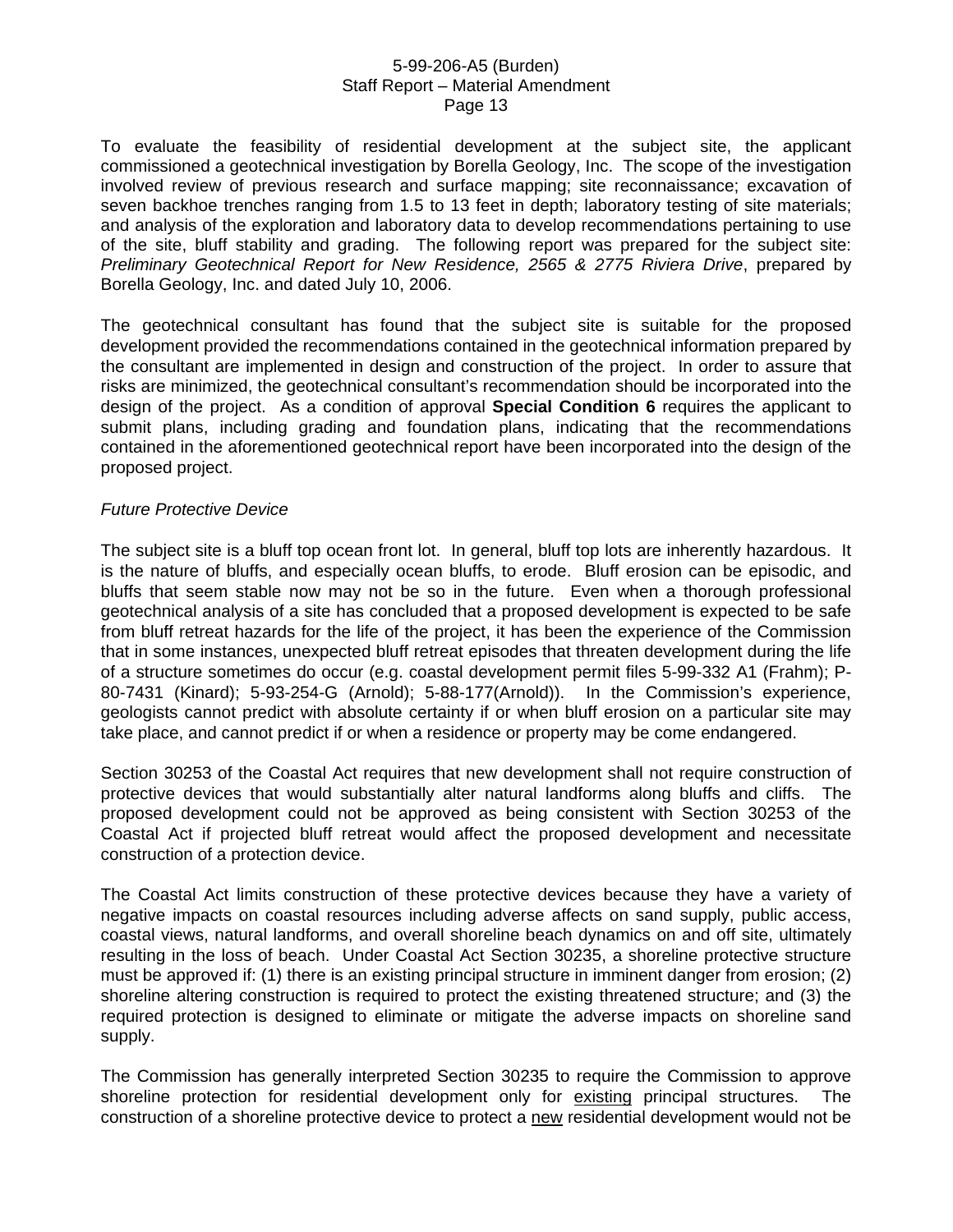required by Section 30235 of the Coastal Act. In addition, the construction of a shoreline protective device to protect new residential development would conflict with Section 30251 of the Coastal Act which states that permitted development shall minimize the alteration of natural land forms, including coastal bluffs which would be subject to increased erosion from such a device.

No shoreline protection device is proposed. The proposed development includes construction of a new single family residence, which constitutes new development for the purposes of Sections 30235 and 30253. Because the proposed project is new development, it can only be found consistent with Section 30253 of the Coastal Act if a shoreline/bluff protective device is not expected to be needed in the future. The applicant's geotechnical consultant has indicated that the site is stable, that the project should be safe for the life of the project, and that no shoreline protection devices will be needed. If not for the information provided by the applicant that the site is safe for development, the Commission could not conclude that the proposed development will not in any way "require the construction of protective devices that would substantially alter natural landforms along bluffs and cliffs." However, as stated above, the record of coastal development permit applications and Commission actions has also shown that geologic conditions change over time and that predictions based upon the geologic sciences are inexact. Even though there is evidence that geologic conditions change, the Commission must rely upon, and hold the applicant to their information which states that the site is safe for development without the need for protective devices. Therefore, the Commission imposes **Special Condition 8** which prohibits the applicant and their successors in interest from constructing shoreline/bluff protective devices to protect the proposed development and requiring that the applicant waive, on behalf of itself and all successors and assigns, any right to construct protective devices for the proposed project that may exist under 30235.

### *Assumption of Risk*

Although adherence to the geotechnical consultant's recommendations will minimize the risk of damage from erosion, the risk is not eliminated entirely. The site is an oceanfront, bluff top lot, which is inherently hazardous. Given that the applicant has chosen to implement the project despite potential risks from bluff erosion and landslide, the applicant must assume the risks. Therefore, the Commission imposes **Special Condition 9** requiring the applicant to assume the risk of the development. In this way, the applicant is notified that the Commission is not liable for damage as a result of approving the permit for development. The condition also requires the applicant to indemnify the Commission in the event that third parties bring an action against the Commission as a result of the failure of the development to withstand the hazards. In addition, **Special Condition 10** requires a deed restriction including all conditions placed on the project be recorded. The deed restriction ensures that future owners of the property will be informed of the risks and the Commission's immunity from liability. As conditioned, the Commission finds the proposed project is consistent with Section 30253 of the Coastal Act.

### *Landscape and Irrigation*

Another factor that can minimize the hazards inherent to bluff development is limiting the amount of water introduced to the bluff top area. In order to maximize bluff stability the amount of water introduced to the site should be minimized. Introduced water on-site can be reduced by limiting permanent irrigation systems and by directing runoff from impervious surfaces to the public storm drain system and away from the bluff face. In Special Condition 4 of the underlying Coastal Development Permit 5-99-206 the Commission addressed these measures stating: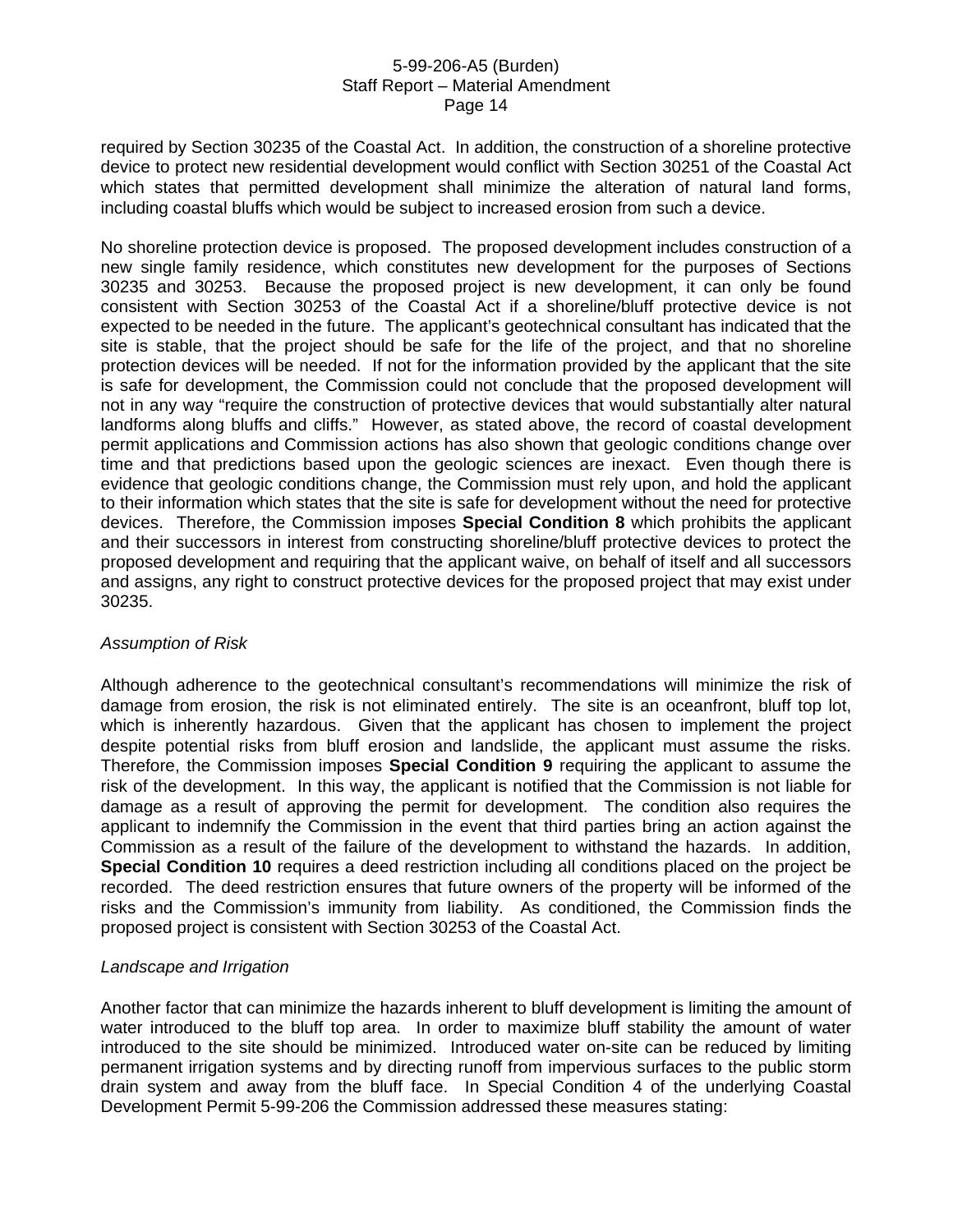*(1) Discharge runoff from all roofs, patios, driveways and other impervious surfaces and slopes constructed on the site shall be collected and conveyed directly to the street by pipe.* 

*(2) No in-ground irrigation systems shall be allowed. Temporary above-ground irrigation for the purpose of establishing vegetation is allowed.* 

The proposed landscape and irrigation plans do not include permanent, in-ground irrigation, and all runoff will be collected and discharged to the public storm drain system after being filtered on-site. Temporary irrigation is allowed to establish plantings. The Commission imposes **Special Condition 5** to ensure that the applicant follow the landscape plan received on November 15, 2007 depicting that all irrigation on-site will be temporary and above-ground. Only as conditioned can the Commission find the proposed development consistent with Section 30253 of the Coastal Act which requires that hazards be minimized.

Furthermore, all plants in the landscaping plan should be drought tolerant to minimize the use of water. The term drought tolerant is equivalent to the terms 'low water use' and 'ultra low water use' as defined and used by "A Guide to Estimating Irrigation Water Needs of Landscape Plantings in California" prepared by University of California Cooperative Extension and the California Department of Water Resources dated August 2000 available at [http://www.owue.water.ca.gov/landscape/pubs/pubs.cfm.](http://www.owue.water.ca.gov/landscape/pubs/pubs.cfm)

The underlying Coastal Development Permit 5-99-206 included a special condition (5) related to landscaping requirements for the subject site. The requirements include that all vegetation established within the 25-foot bluff setback zone shall consist of native, drought tolerant vegetation, and that in the landscaped portions of the front and side yards only ornamental or native, drought tolerant vegetation are permitted, non-invasive, non-native ornamental plants are permitted in above-ground planters or pots.

Invasive plants can invade an area and displace native plants, impeding restoration and preservation efforts. Seed dispersal can occur via water transport and drainage, wind, and via avian and mammalian species. Invasive plants are generally those identified by the California Invasive Plant Council [\(http://www.cal-ipc.org](http://www.cal-ipc.org/)) and California Native Plant Society [\(www.CNPS.org\)](http://www.cnps.org/) in their publications.

In addition, to further decrease the potential for bluff instability, deep-rooted, low water use, plants should be selected for general landscaping purposes in order to minimize irrigation requirements and saturation of underlying soils. Low water use, drought tolerant, native plants require less water than other types of vegetation, thereby minimizing the amount of water introduced into the bluff top. Drought resistant plantings and minimal irrigation encourage root penetration which increases bluff stability. The applicant has submitted a landscape plan (received November 15, 2007) that only includes native plants or non-native drought tolerant plants, which are non-invasive and conforms to the landscaping requirements previously placed on the original permit (5-99-206). Therefore, the Commission imposes **Special Condition 5**, which requires the applicant to comply with the submitted landscape plan. Thus, only as conditioned, is the landscape plan consistent with Section 30253 of the Coastal Act.

The proposed project includes construction of an infinity pool and spa. If water from the proposed pool and spa is not properly controlled there is a potential for bluff failure due to the infiltration of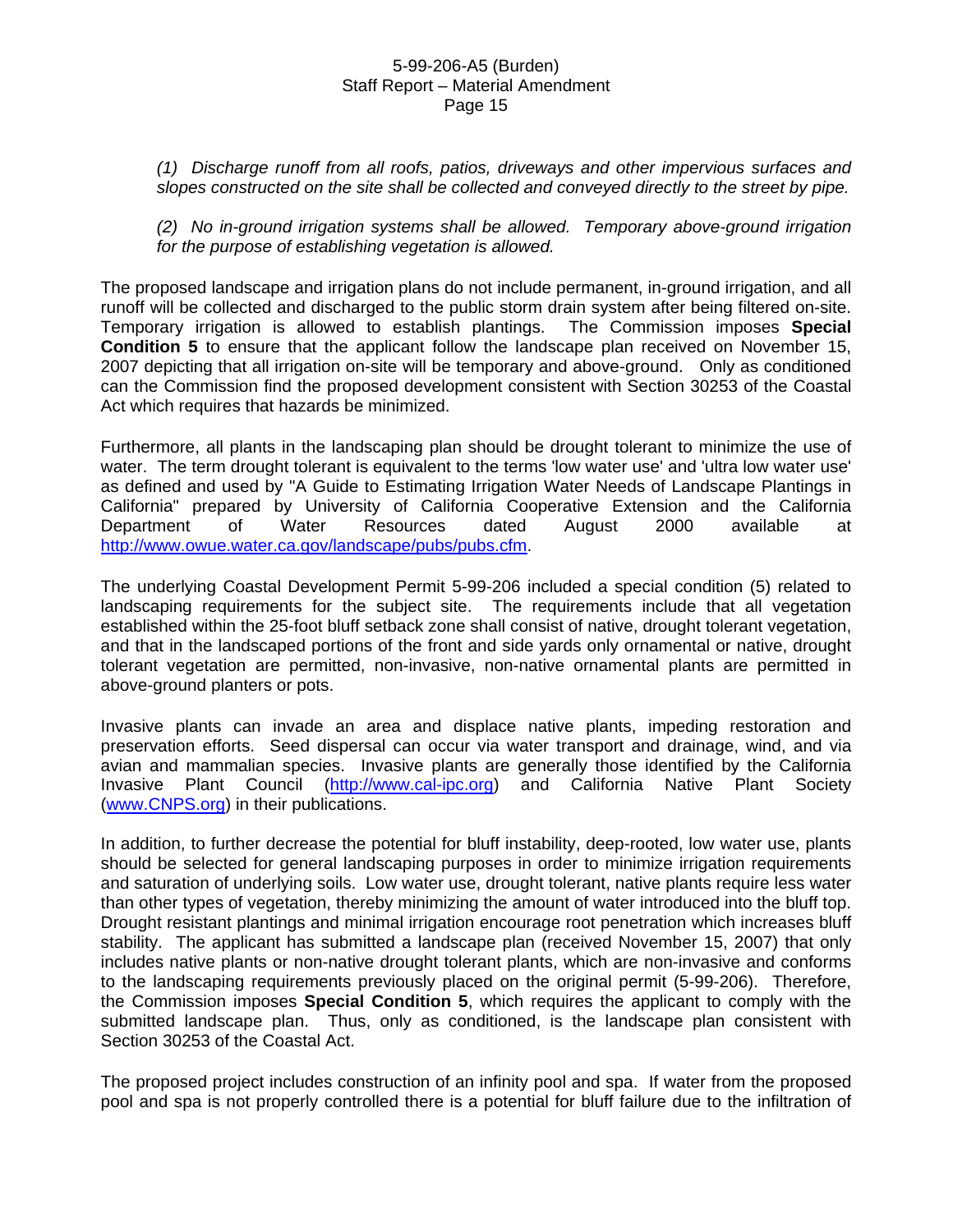water into the bluff. For this reason, the potential for infiltration into the bluff should be minimized. This can be achieved by various methods, including having the pool/spa double lined and installing a pool leak detection system to prevent the infiltration of water into the bluff due to any possible pool or spa problems. However, the applicants have not proposed any such measures. Therefore, the Commission imposes **Special Condition 4**, which requires the applicants to submit a pool and spa leak prevention and monitoring plan. Only as conditioned can the proposed water tank, pool and spa be found consistent with Section 30253 which requires that risks be minimized.

### *Conclusion*

The Commission finds that only as conditioned as described above, can the proposed development be found consistent with Sections 30251 and 30253 of the Coastal Act which require that landform alteration be minimized, scenic coastal views be protected, and geologic stability be assured.

# **E. Development and Community Character**

The development is located within an existing developed area and is compatible with the character and scale of the surrounding area. However, the proposed project raises concerns that future development of the project site potentially may result in a development which is not consistent with the Chapter 3 policies of the Coastal Act. To assure that future development is consistent with the Chapter 3 policies of the Coastal Act, the Commission imposes **Special Condition 7**, which requires either an amendment or an additional coastal development permit from the Commission for any future improvements to the single-family residence not authorized by this permit.

# **F. Public Access and Recreation**

Section 30604(c) of the Coastal Act requires that every coastal development permit issued for any development between the nearest public road and the sea include a specific finding that the development is in conformity with the public access and public recreation policies of Chapter 3. The proposed development is located between the sea and the nearest public road.

Section 30212 of the Coastal Act states, in relevant part:

- *(a) Public access from the nearest public roadway to the shoreline and along the coast shall be provided in new development projects except where:* 
	- *(2) adequate access exists nearby.*

The proposed development is located within an existing locked gate community (Abalone Point) located between the sea and the first public road paralleling the sea. Public access through this community does not currently exist. However, the proposed development, construction of a single family residence in an area inaccessible to the public, will not affect the existing public access condition. It is the locked gate community, not this residence, that impedes public access. Access is provided in the project vicinity at Crystal Cove State Park, located immediately north of the subject site. The proposed development will not create any new adverse impacts to existing public access or recreation in the area. Therefore, the Commission finds that the project is consistent with the public access and recreation policies of the Coastal Act.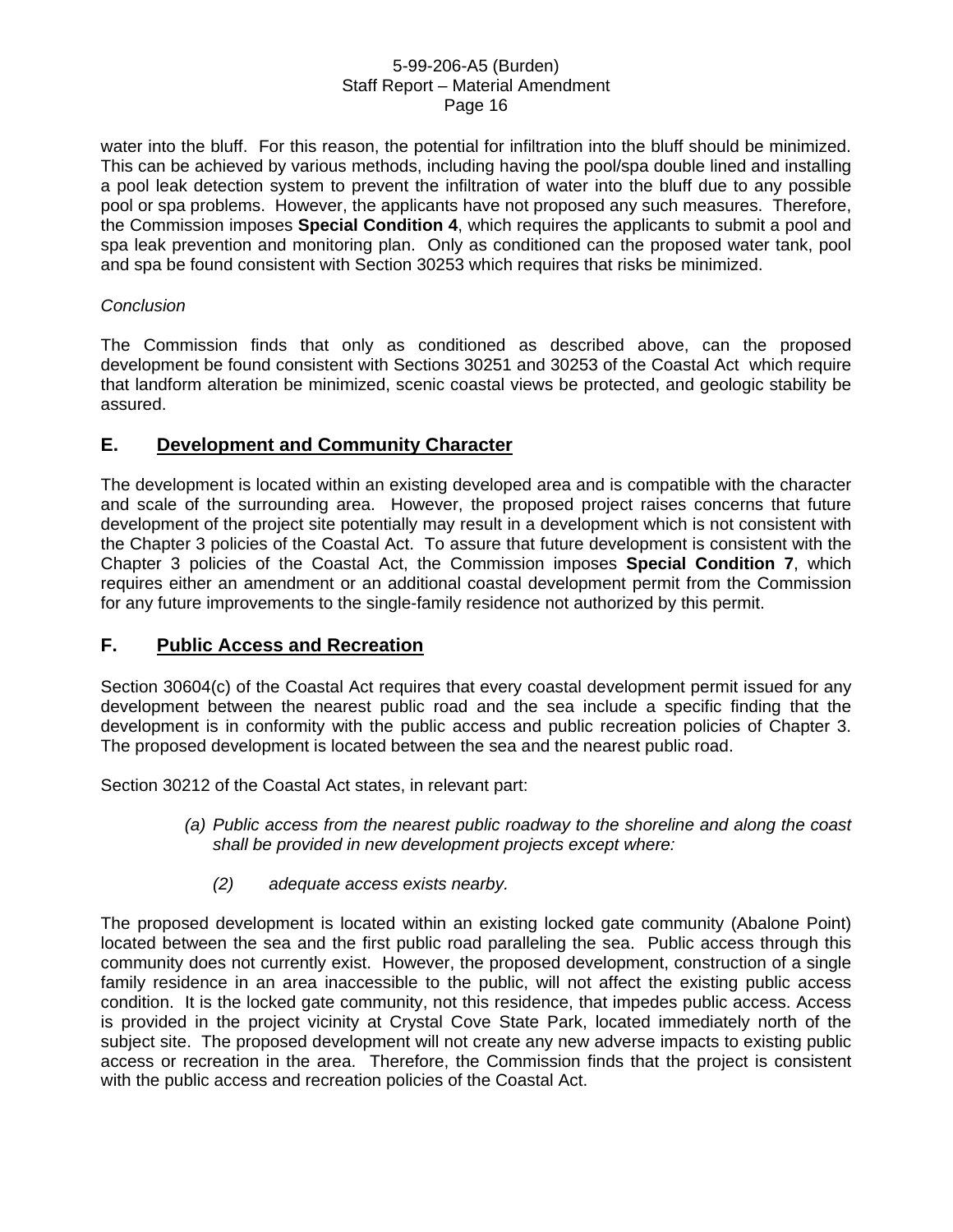# **G. Local Coastal Program**

Section 30604(a) of the Coastal Act provides that the Commission shall issue a coastal development permit only if the project will not prejudice the ability of the local government having jurisdiction to prepare a Local Coastal Program which conforms with the Chapter 3 policies of the Coastal Act.

The City of Laguna Beach Local Coastal Program was certified with suggested modifications, except for four areas of deferred certification, in July 1992. In February 1993, the Commission concurred with the Executive Director's determination that the suggested modifications had been properly accepted and the City assumed permit issuing authority at that time. The subject site is located within the Irvine Cove area of deferred certification. Certification in this area was deferred due to issues of public access arising from the locked gate nature of the community. However, as previously discussed above, the proposed development itself will not further decrease public access which is already adversely affected by the existing locked gate community. Further, the project has been found to conform to the water quality, hazard, and shoreline protection policies of the Coastal Act. Therefore, the Commission finds that approval of this project will not prevent the City of Laguna Beach from preparing a total Local Coastal Program for the areas of deferred certification.

# **G. California Environmental Quality Act**

Section 13096 of the Commission's regulations requires Commission approval of Coastal Development Permit applications to be supported by a finding showing the application, as conditioned by any conditions of approval, to be consistent with any applicable requirements of the California Environmental Quality Act (CEQA). Section 21080.5(d)(2)(A) of CEQA prohibits a proposed development from being approved if there are feasible alternatives or feasible mitigation measures available which would substantially lessen any significant adverse effect which the activity may have on the environment.

The proposed development has been conditioned to assure that the project will not have a significant adverse impact on coastal resources, specifically, water quality and geologic hazard. The proposed development, as conditioned, is consistent with the Chapter 3 policies of the Coastal Act. There are no feasible alternatives or mitigation measures available which will lessen any significant adverse impact the activity would have on the environment. Therefore, the Commission finds that the proposed project is consistent with CEQA and the policies of the Coastal Act.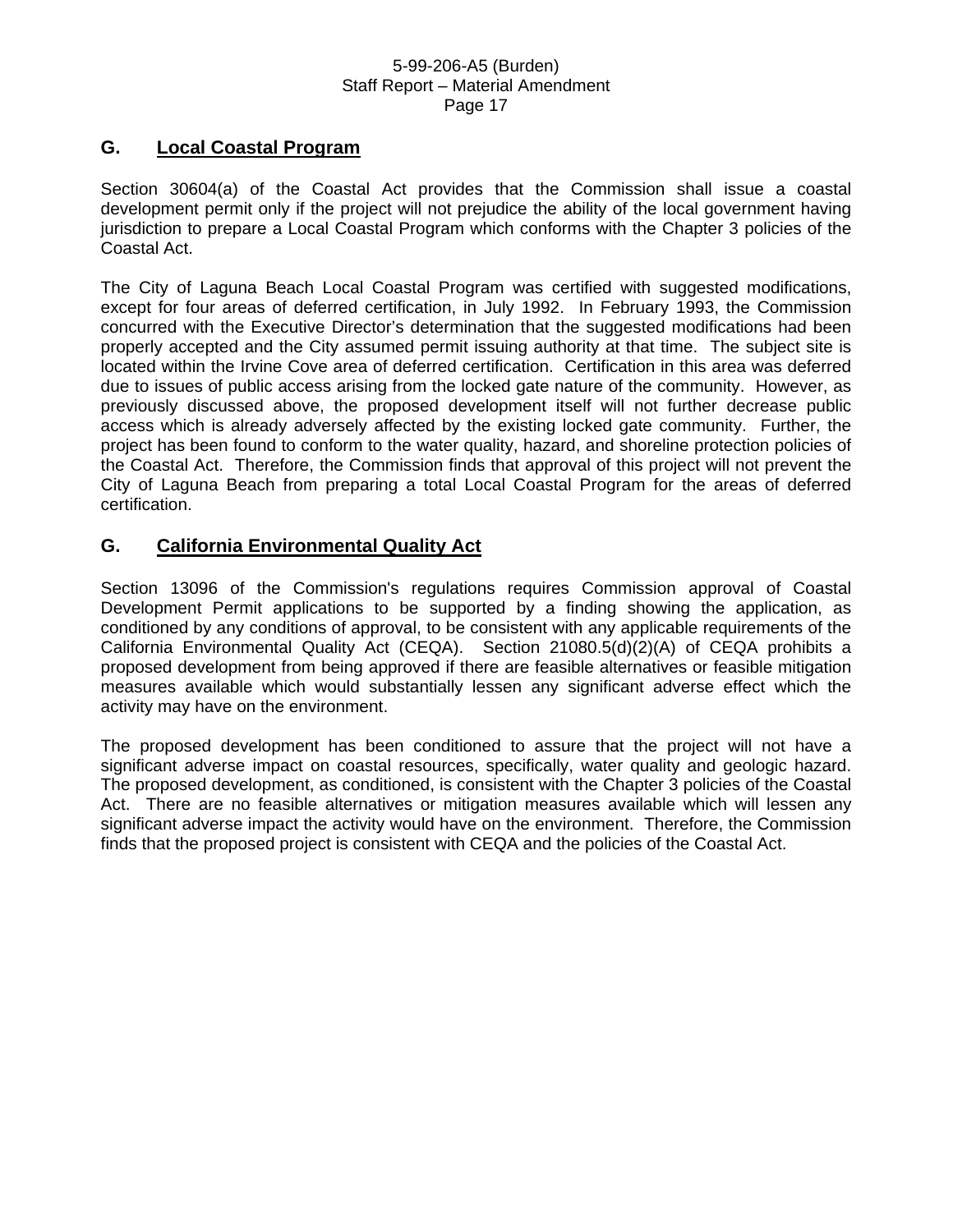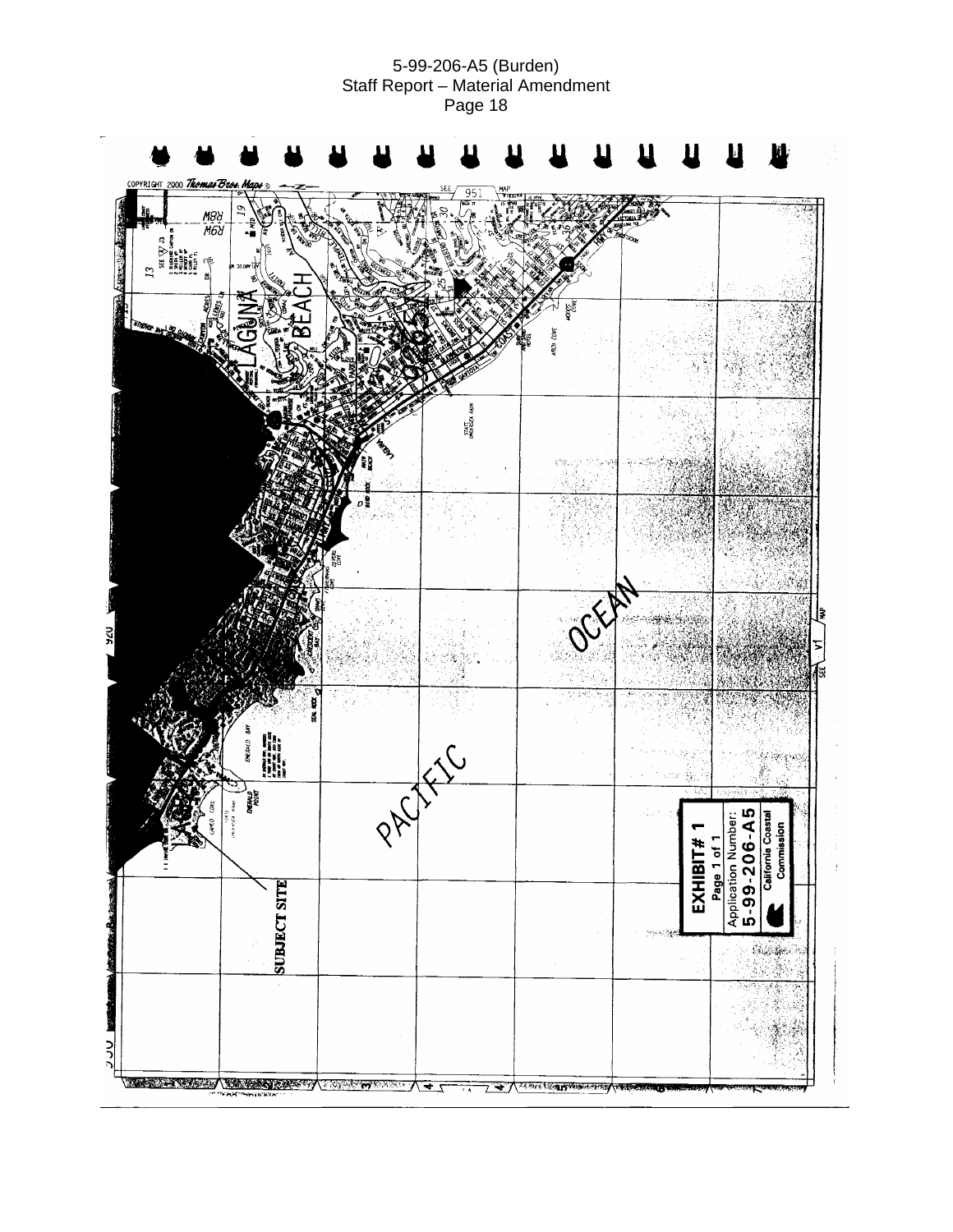

**Advanced Listing Services**<br>
Ownership Listings & Radius Maps<br>
P.O. Box 2593 • Dana Point, CA • 92624<br>
Office: (949) 361-3921 • Fax: (949) 361-3923<br>
www.Advancedlisting.com

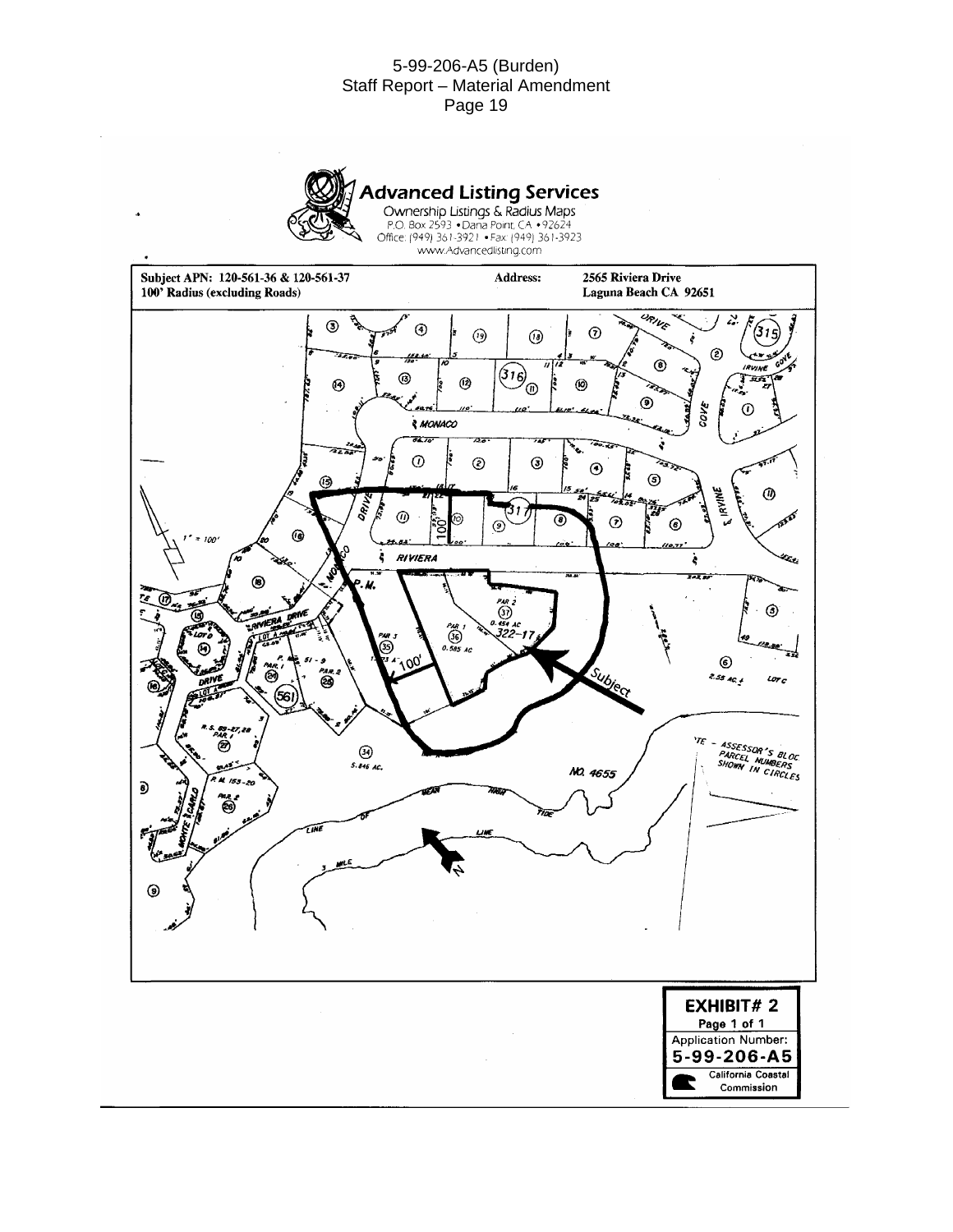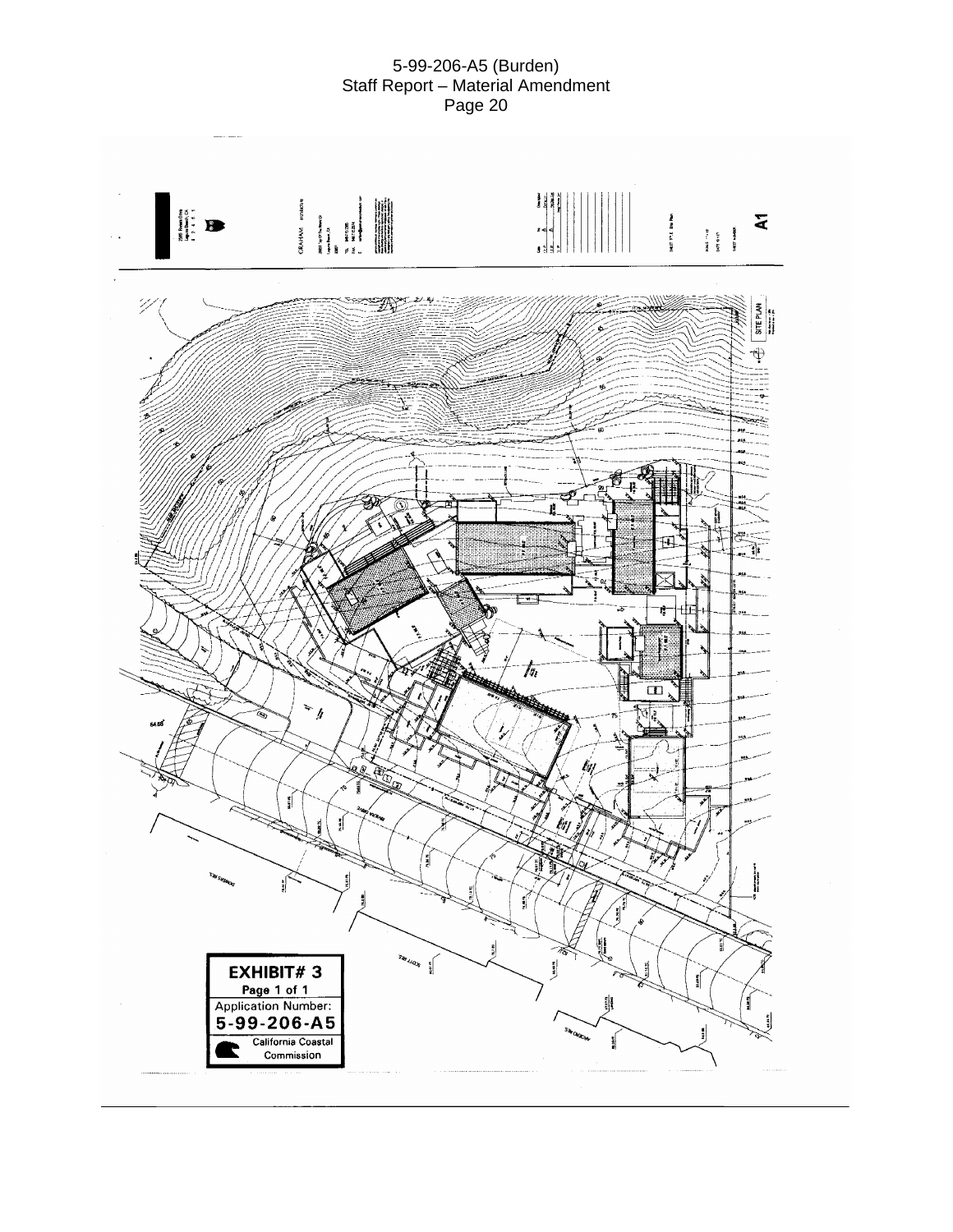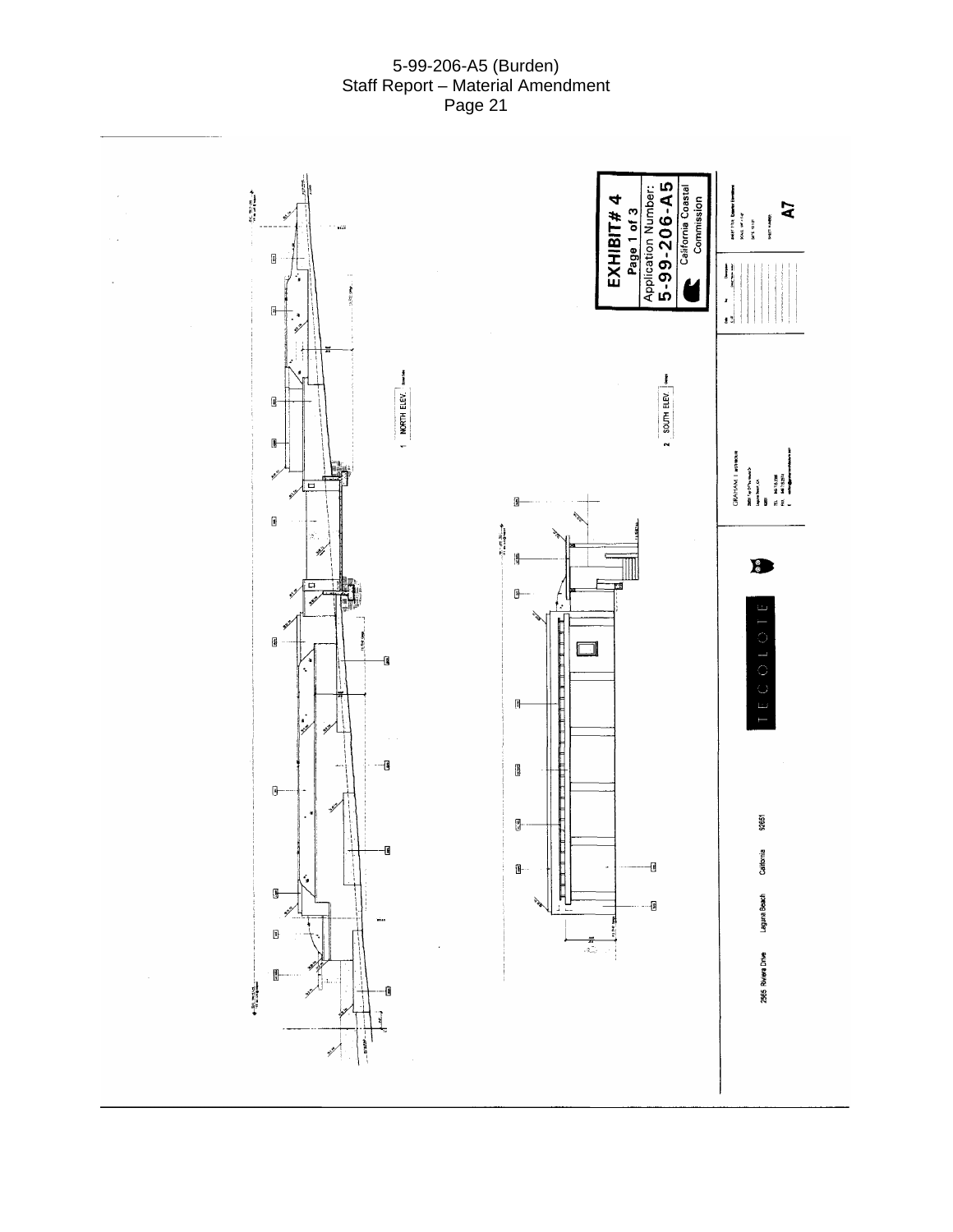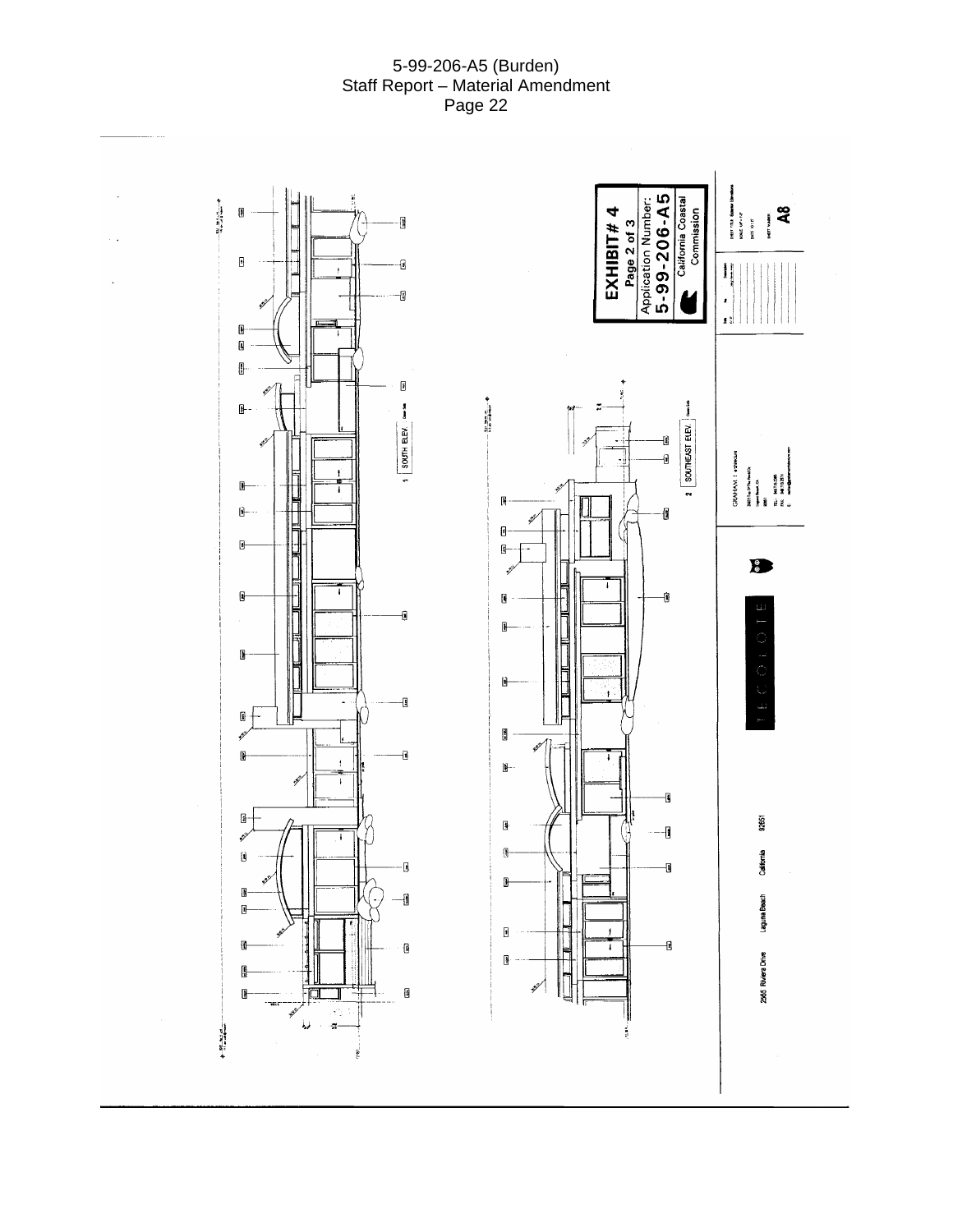